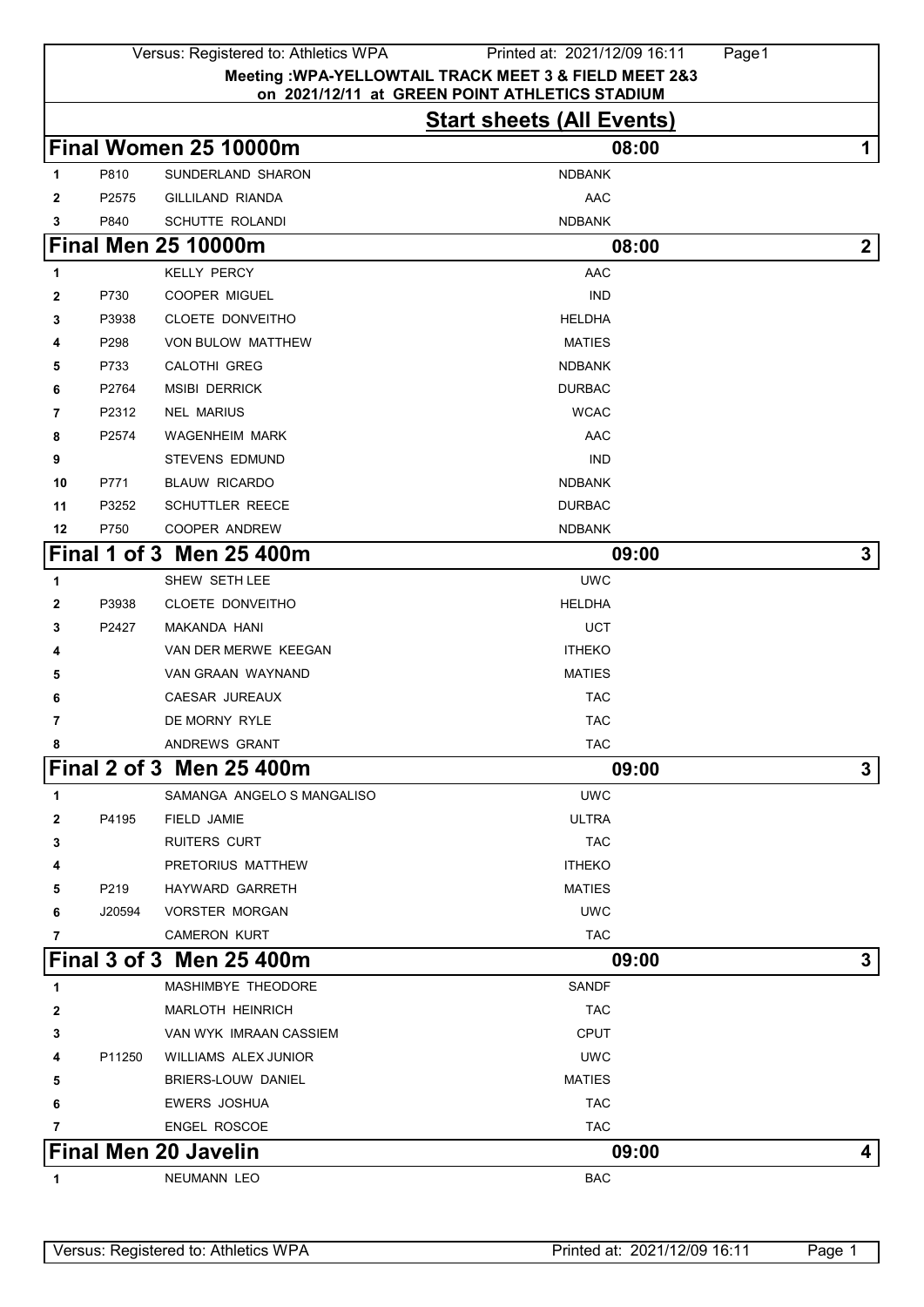|                   |                | Versus: Registered to: Athletics WPA       | Printed at: 2021/12/09 16:12<br>Page2                   |                |
|-------------------|----------------|--------------------------------------------|---------------------------------------------------------|----------------|
|                   |                |                                            | Meeting : WPA-YELLOWTAIL TRACK MEET 3 & FIELD MEET 2&3  |                |
|                   |                | <b>Final Men 70 HighJump</b>               | on 2021/12/11 at GREEN POINT ATHLETICS STADIUM<br>09:00 | 5              |
|                   |                |                                            |                                                         |                |
| 1                 | P1843          | HOUGH NORMAN                               | <b>BAC</b>                                              |                |
|                   |                | <b>Final Women 65 Shotput</b>              | 09:00                                                   | 6              |
|                   | P1869          | <b>ERASMUS ZELDA</b>                       | <b>BAC</b>                                              |                |
|                   |                | <b>Final Women 70 Shotput</b>              | 09:00                                                   | $\overline{7}$ |
| 1                 | P1870          | DU TOIT ALETTA                             | <b>BAC</b>                                              |                |
|                   |                | <b>Final Women 75 Shotput</b>              | 09:00                                                   | 8              |
|                   | P1876          | <b>GROBBELAAR ELIZE</b>                    | <b>BAC</b>                                              |                |
|                   |                | <b>Final Women 60 Shotput</b>              | 09:00                                                   | 9              |
| 1                 | P1842          | DU PLESSIS DELENE                          | <b>BAC</b>                                              |                |
| 2                 | P1841          | DRAMAT FARIEDA                             | <b>BAC</b>                                              |                |
|                   |                | <b>Final Men 40 Shotput</b>                | 09:00                                                   | 10             |
| 1                 |                | VAN DER WESTHUIZEN EDWILL                  | <b>BAC</b>                                              |                |
|                   |                | <b>Final Women 40 Shotput</b>              | 09:00                                                   | 11             |
| 1                 |                | <b>STEYN MARIZA</b>                        | <b>IND</b>                                              |                |
|                   |                | <b>Final Women 45 LongJump</b>             | 09:00                                                   | 12             |
| 1                 | P7388          | STRYDOM IDA-MARIE                          | <b>TUKS</b>                                             |                |
| $\mathbf{2}$      | P137           | <b>LATEGAN JILL</b>                        | <b>GOODHA</b>                                           |                |
|                   |                | <b>Final Women 45 Polevault</b>            | 09:00                                                   | 13             |
| 1.                | P7388          | STRYDOM IDA-MARIE                          | <b>TUKS</b>                                             |                |
|                   |                | <b>Final Women 55 Shotput</b>              | 09:00                                                   | 14             |
| 1                 | P1021          | SMIT JACKIE                                | <b>PAARL AC</b>                                         |                |
| $\mathbf{2}$      | P774           | KNOBEL HELEEN                              | ASWD                                                    |                |
|                   |                | <b>Final Girls 14 Discus</b>               | 1kg<br>09:00                                            | 15             |
| 1                 | J20208         | <b>CHALMERS ALISON</b>                     | <b>BAC</b>                                              |                |
| $\mathbf{2}$      | J20204         | <b>BARNARD TAMZIN</b>                      | <b>BAC</b>                                              |                |
|                   |                | <b>Final Girls 16 Discus</b>               | 1kg<br>09:00                                            | 16             |
| 1                 | J3421          | LE ROUX OLOFF                              | <b>ORAK</b>                                             |                |
| 2                 |                | <b>SOLOMON JESSE</b>                       | <b>BAC</b>                                              |                |
| 3                 | J3422          | <b>NEL CHRIS-MARI</b>                      | <b>ORAK</b>                                             |                |
| 4                 |                | SEROTTI CHLOE                              | <b>TAC</b>                                              |                |
|                   |                | <b>Final Girls 16 Polevault</b>            | 09:00                                                   | $17\,$         |
|                   | J3117          | COOPER JAYMEE                              | <b>PRGIM</b>                                            |                |
|                   |                | <b>Final Girls 18 Discus</b>               | 09:00                                                   | 18             |
| 1                 | J20144         | CRONJE CHARLOTTE                           | <b>BAC</b>                                              |                |
|                   |                | <b>Final Men 20 LongJump</b>               | 09:00                                                   | 19             |
| 1                 |                | WYNGAARD ABDUD DAIYAAN                     | <b>PAARL AC</b>                                         |                |
|                   |                | <b>Final Men 70 Shotput</b>                | 09:00                                                   | 20             |
|                   |                |                                            |                                                         |                |
| 1<br>$\mathbf{2}$ | P1868<br>P1843 | <b>ERASMUS NICK</b><br><b>HOUGH NORMAN</b> | <b>BAC</b><br><b>BAC</b>                                |                |
|                   |                | <b>Final Women 20 Polevault</b>            | 09:00                                                   | 21             |
|                   |                |                                            |                                                         |                |
| 1                 | J3062          | <b>REINSTORF MIRE</b>                      | <b>MATIES</b>                                           |                |
|                   |                | <b>Final Men 35 Shotput</b>                | 09:00                                                   | 22             |
| 1                 |                | MICHAELS FABIAN                            | <b>MATIES</b>                                           |                |
|                   |                | Versus: Registered to: Athletics WPA       | Printed at: 2021/12/09 16:12                            | Page 2         |
|                   |                |                                            |                                                         |                |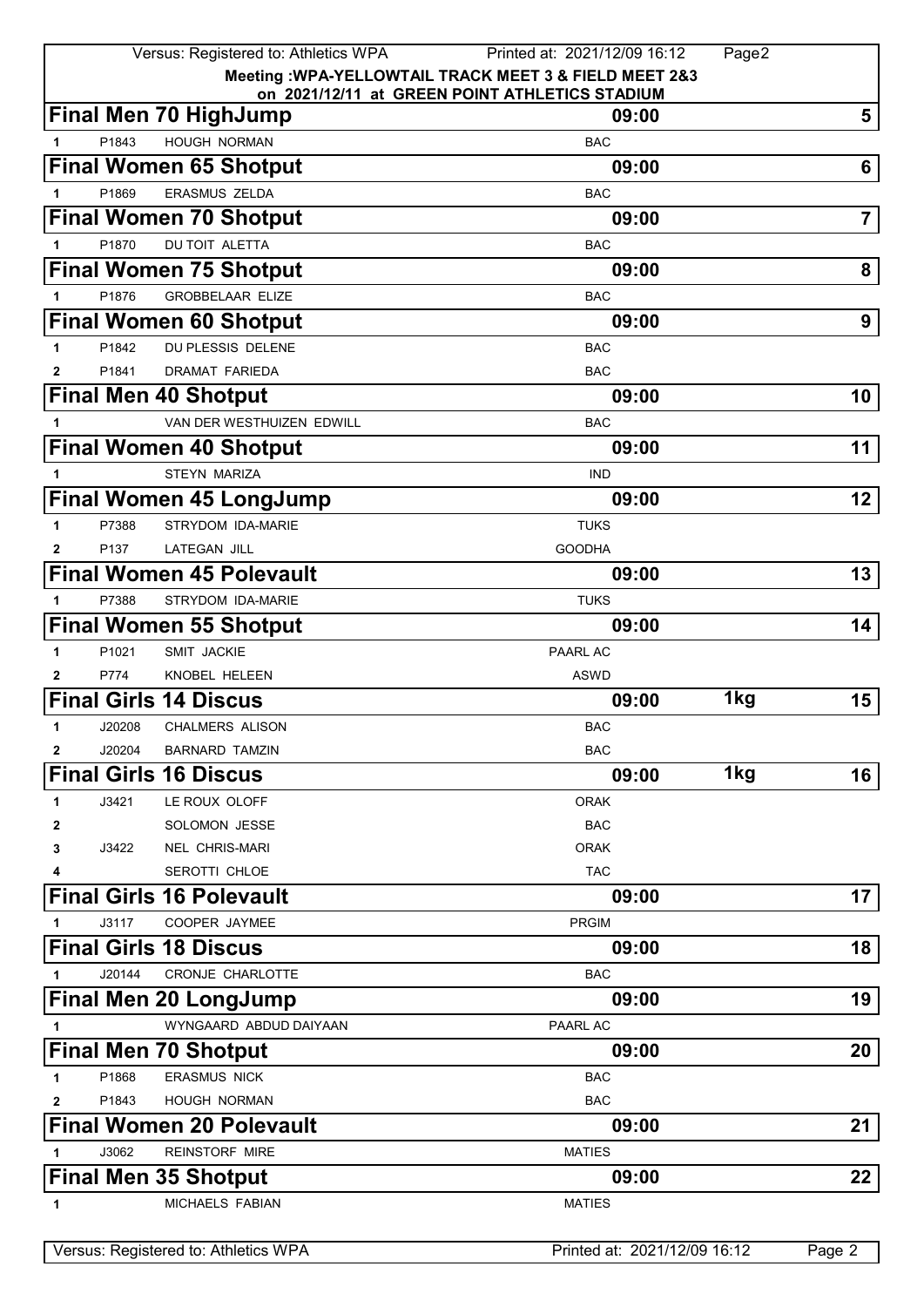|              |        | Versus: Registered to: Athletics WPA | Page3<br>Printed at: 2021/12/09 16:12                  |    |
|--------------|--------|--------------------------------------|--------------------------------------------------------|----|
|              |        |                                      | Meeting : WPA-YELLOWTAIL TRACK MEET 3 & FIELD MEET 2&3 |    |
|              |        |                                      | on 2021/12/11 at GREEN POINT ATHLETICS STADIUM         |    |
|              |        | Final Women 25 400m                  | 09:10                                                  | 23 |
| $\mathbf{1}$ | P226   | <b>KIRSTEN ROSA</b>                  | <b>MATIES</b>                                          |    |
| 2            | P2507  | NGEMA SNETHEMBA                      | <b>UNKZN</b>                                           |    |
| 3            | P2043  | BYMAN LAURE                          | <b>UWC</b>                                             |    |
| 4            |        | <b>CORBETT MELLISA</b>               | <b>TAC</b>                                             |    |
| 5            | P2041  | <b>KLERK KAYLIN</b>                  | <b>UWC</b>                                             |    |
| 6            |        | <b>ALLEN CAITLIN</b>                 | <b>TAC</b>                                             |    |
|              |        | Final Men 20 400m                    | 09:20                                                  | 24 |
|              |        |                                      |                                                        |    |
|              |        | Final Women 20 400m                  | 09:30                                                  | 25 |
|              |        |                                      |                                                        |    |
|              |        | Final 1 of 3 Boys 18 400m            | 09:40                                                  | 26 |
| $\mathbf{1}$ |        | OSARIO SANTIAGO PARGA                | <b>PRLVAL</b>                                          |    |
| $\mathbf{2}$ | J20764 | <b>DAVIDS MUBAARIK</b>               | <b>ITHEKO</b>                                          |    |
| 3            |        | PRINS CHALTON                        | <b>MACHS</b>                                           |    |
| 4            |        | JAFTA JOHN MICHAELE                  | <b>UWC</b>                                             |    |
| 5            |        | KABUYA KEVIN                         | CAPAC                                                  |    |
| 6            |        | THOMAS JOSHUA                        | <b>BAC</b>                                             |    |
|              |        | Final 2 of 3 Boys 18 400m            | 09:40                                                  | 26 |
| $\mathbf{1}$ | J20360 | MALOYI AYABONGA                      | <b>RCSGUG</b>                                          |    |
| 2            |        | KLINK JOSHUA                         | <b>MACHS</b>                                           |    |
| 3            | J20076 | MOOLLA MIKAEEL                       | <b>ISCT</b>                                            |    |
| 4            |        | OOSTHUIZEN BRANDON LEE               | <b>TAC</b>                                             |    |
| 5            |        | <b>HART MARSHALL</b>                 | <b>UWC</b>                                             |    |
| 6            | J20766 | CHOONARA SHAREEF                     | <b>ITHEKO</b>                                          |    |
|              |        | Final 3 of 3 Boys 18 400m            | 09:40                                                  | 26 |
| 1            |        | PERRANG CALEB                        | <b>UWC</b>                                             |    |
| 2            | J20082 | <b>CONSTANT JUNAID</b>               | <b>ITHEKO</b>                                          |    |
| 3            | J20748 | BOSCH DAMIAN                         | <b>JVRHS</b>                                           |    |
| 4            |        | <b>WILSON ASHLEY</b>                 | <b>MACHS</b>                                           |    |
| 5            | J21048 | LOMBAART DUWAYNE                     | <b>UWC</b>                                             |    |
|              |        | Final Girls 18 400m                  | 09:50                                                  | 27 |
| 1            |        | <b>WELMAN LOGAN</b>                  | <b>MACHS</b>                                           |    |
| 2            |        | SIGRIST AMELIE                       | PRLVAL                                                 |    |
| 3            |        | MCNEAL CHRISTOLEAGUE                 | <b>BREEHS</b>                                          |    |
|              |        | ANDERSON SIENNA                      | <b>CAMBHS</b>                                          |    |
| 5            |        | TERBLANCHE CHLOE                     | <b>MILHS</b>                                           |    |
| 6            |        | RAHL ANENE                           | <b>PRLGHS</b>                                          |    |
| 7            | J20734 | <b>MARX ANNA</b>                     | <b>VOB</b>                                             |    |
|              |        | Final 1 of 2 Boys 16 400m            | 10:00                                                  | 28 |
| 1            |        | <b>CORNETT CALEB</b>                 | <b>DURHS</b>                                           |    |
| 2            |        | <b>BRUINERS RHUWAIDIN ETHAN</b>      | <b>BAC</b>                                             |    |
| 3            |        | <b>CERES ABDUL QAADIER</b>           | <b>ITHEKO</b>                                          |    |
|              |        | ONYEHALU KAMSIYO                     | <b>MILHS</b>                                           |    |
| 5            |        | <b>CUPIDO CHRISTIAN</b>              | <b>CURDUR</b>                                          |    |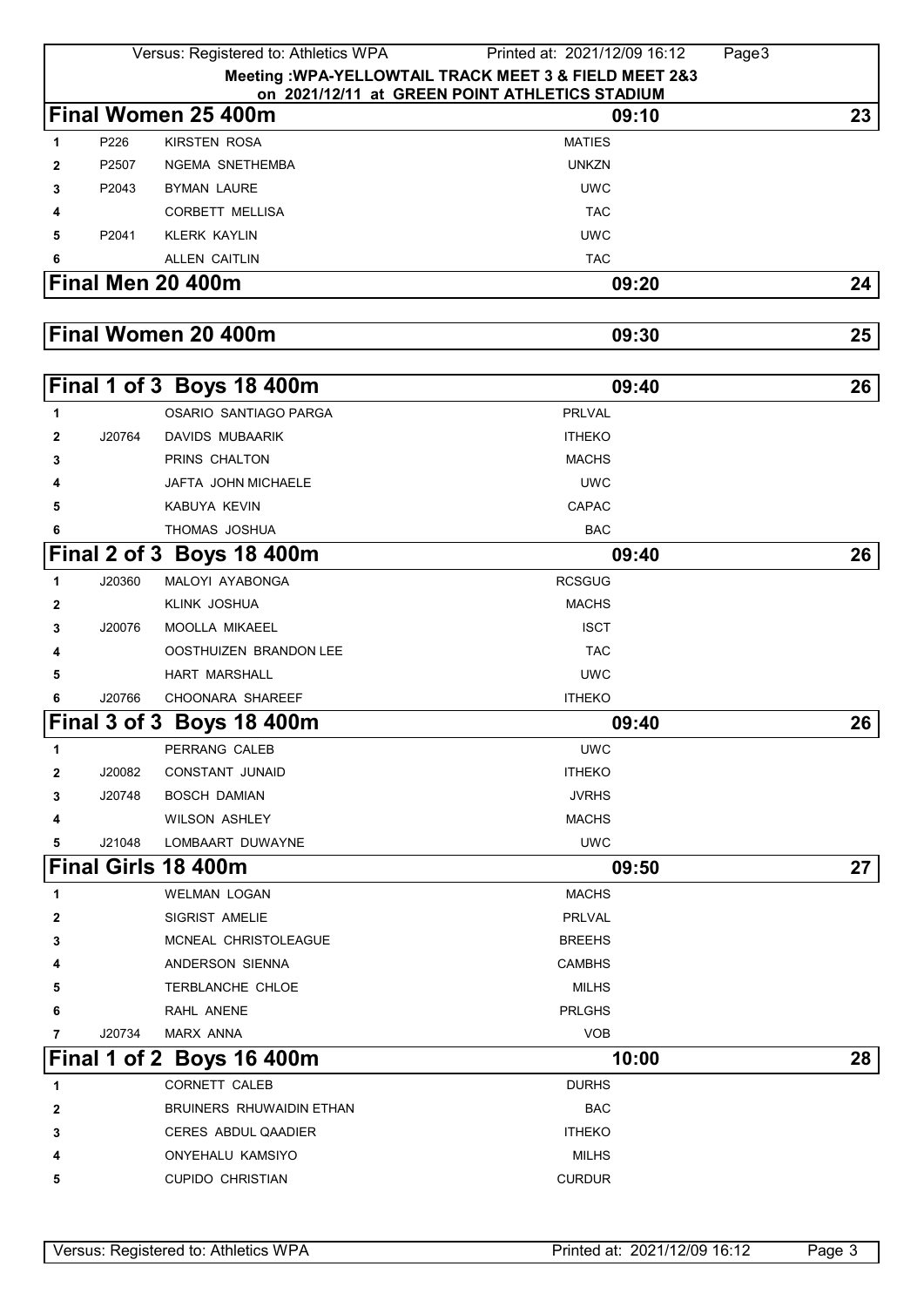|              |        | Versus: Registered to: Athletics WPA | Printed at: 2021/12/09 16:12                           | Page4 |        |
|--------------|--------|--------------------------------------|--------------------------------------------------------|-------|--------|
|              |        |                                      | Meeting : WPA-YELLOWTAIL TRACK MEET 3 & FIELD MEET 2&3 |       |        |
|              |        |                                      | on 2021/12/11 at GREEN POINT ATHLETICS STADIUM         |       |        |
|              |        | Final 2 of 2 Boys 16 400m            | 10:00                                                  |       | 28     |
| 1            | J20735 | <b>SCHUMANN CONNOR</b>               | <b>RALLIM</b>                                          |       |        |
| 2            | J250   | <b>ENSLIN JOHAN</b>                  | <b>STELAC</b>                                          |       |        |
| 3            |        | <b>GILBERT THAYLEN</b>               | <b>CURDUR</b>                                          |       |        |
| 4            | J20378 | THEYS KYLE                           | <b>VAC</b>                                             |       |        |
| 5            |        | BRUINERS RHUWAILIN NESTA             | <b>BAC</b>                                             |       |        |
|              |        | <b>Final Women 20 Javelin</b>        | 10:00                                                  |       | 29     |
| 1            | J20093 | LANGENHOVEN BIANCA                   | <b>MPTI</b>                                            |       |        |
|              |        | <b>Final Girls 14 Shotput</b>        | 10:00                                                  | 3kg   | 30     |
| 1            |        | DU PREEZ JEANIQUE                    | <b>BAC</b>                                             |       |        |
| 2            |        | JOHNSON AIMEE                        | <b>BAC</b>                                             |       |        |
| 3            | J20208 | <b>CHALMERS ALISON</b>               | <b>BAC</b>                                             |       |        |
| 4            |        | <b>BEKKER DANELLE</b>                | <b>BAC</b>                                             |       |        |
| 5            | J20204 | <b>BARNARD TAMZIN</b>                | <b>BAC</b>                                             |       |        |
|              |        | <b>Final Boys 14 Discus</b>          | 10:00                                                  | 1kg   | 31     |
| 1            |        | DU TOIT FRANCOIS ARMAND              | <b>BAC</b>                                             |       |        |
| 2            |        | LE ROUX JAUN-JOZE                    | <b>BAC</b>                                             |       |        |
| 3            | J20166 | MATTHEE WALDO                        | <b>BAC</b>                                             |       |        |
| 4            | J20203 | <b>ZEEMAN TIAAN</b>                  | <b>BAC</b>                                             |       |        |
| 5            |        | DE KOCK DEE-EM                       | <b>GERPS</b>                                           |       |        |
| 6            |        | LOUW REU                             | CAPE MULTISPORT CLUB                                   |       |        |
| 7            |        | ZWIEGERS JOHANNES JAKOBUS            | <b>WELPS</b>                                           |       |        |
| 8            |        | <b>SCHNABEL STEPHEN</b>              | <b>EVERPS</b>                                          |       |        |
|              |        | <b>Final Boys 16 Discus</b>          | 10:00                                                  | 1.5kg | 32     |
| 1            | J21241 | <b>JOUBERT MIGAEL</b>                | <b>BAC</b>                                             |       |        |
| 2            |        | SANDER NATHAN                        | <b>PRGIM</b>                                           |       |        |
| 3            | J20777 | EDERIES IMRAN RIDA                   | <b>ITHEKO</b>                                          |       |        |
|              |        | <b>Final Boys 18 Discus</b>          | 10:00                                                  |       | 33     |
| 1            | J20200 | <b>BURGESS JORDAN</b>                | <b>BAC</b>                                             |       |        |
| 2            | J20766 | CHOONARA SHAREEF                     | <b>ITHEKO</b>                                          |       |        |
| 3            | J3140  | ACKER JOSHUA                         | PAARL AC                                               |       |        |
| 4            | J20098 | JOUBERT WESSEL                       | <b>BAC</b>                                             |       |        |
|              |        | <b>Final Girls 18 LongJump</b>       | 10:00                                                  |       | 34     |
| 1            |        | <b>CUPIDO CASSIDY</b>                | <b>CURDUR</b>                                          |       |        |
| 2            |        | <b>GALANT NABEELAH</b>               | <b>ITHEKO</b>                                          |       |        |
| 3            |        | LINKS DZITKA                         | <b>TAC</b>                                             |       |        |
|              |        | <b>Final Boys 16 LongJump</b>        | 10:00                                                  |       | 35     |
|              | J3306  | VON DER HEYDEN DANIEL                | AA                                                     |       |        |
| 1            |        | LOUW MYBURGH                         | <b>CAPE MULTISPORT CLUB</b>                            |       |        |
| 2            |        | <b>HLOTYWA ESAM</b>                  | <b>IND</b>                                             |       |        |
| 3            |        |                                      |                                                        |       |        |
|              |        | <b>Final Girls 16 LongJump</b>       | 10:00                                                  |       | 36     |
| 1            |        | HULLEY LIVIA                         | <b>DFMHS</b>                                           |       |        |
|              |        | <b>Final Boys 18 LongJump</b>        | 10:00                                                  |       | 37     |
| 1            | J20764 | DAVIDS MUBAARIK                      | <b>ITHEKO</b>                                          |       |        |
|              |        | Final 1 of 2 Girls 16 400m           | 10:10                                                  |       | 38     |
| $\mathbf{1}$ | J20736 | <b>SCHUMANN TAILYN</b>               | <b>MILHS</b>                                           |       |        |
|              |        | Versus: Registered to: Athletics WPA | Printed at: 2021/12/09 16:12                           |       | Page 4 |
|              |        |                                      |                                                        |       |        |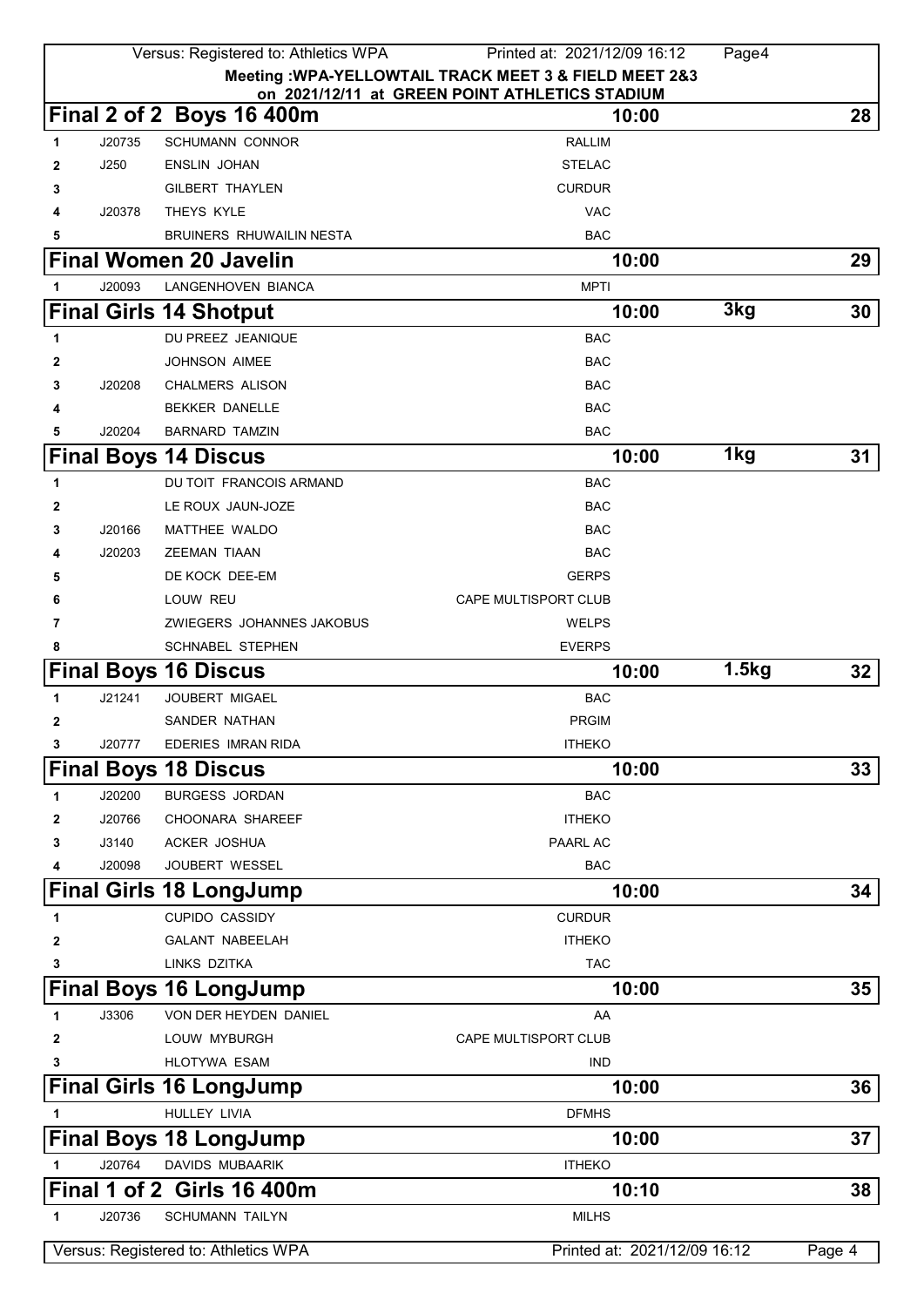|              |        | Versus: Registered to: Athletics WPA | Printed at: 2021/12/09 16:12                                    | Page5 |
|--------------|--------|--------------------------------------|-----------------------------------------------------------------|-------|
|              |        |                                      | Meeting : WPA-YELLOWTAIL TRACK MEET 3 & FIELD MEET 2&3          |       |
| $\mathbf{2}$ | J20017 | <b>BESTER KIARA</b>                  | on 2021/12/11 at GREEN POINT ATHLETICS STADIUM<br><b>REDDAM</b> |       |
| 3            | J20517 | <b>CROUS QAADIRAH</b>                | <b>ULTRA</b>                                                    |       |
| 4            | J20151 | <b>AUCAMP MILA</b>                   | <b>BAC</b>                                                      |       |
| 5            | J3073  | DE WAAL LILEA                        | <b>BLOHOF</b>                                                   |       |
| 6            | J20162 | <b>NEL MARNE</b>                     | <b>BAC</b>                                                      |       |
|              |        | Final 2 of 2 Girls 16 400m           | 10:10                                                           | 38    |
| 1            |        | TULIS LEONA                          | <b>PRLVAL</b>                                                   |       |
| 2            |        | <b>VEROTINE SASKIA</b>               | <b>MACHS</b>                                                    |       |
| 3            | J20016 | <b>BESTER ABIGAIL</b>                | <b>REDDAM</b>                                                   |       |
| 4            |        | KORDOM EMILY                         | <b>TAC</b>                                                      |       |
| 5            | J20187 | <b>HENDERSON HANNAH</b>              | <b>BAC</b>                                                      |       |
|              |        | Final Boys 14 400m                   | 10:20                                                           | 39    |
| 1            |        | <b>DE VILLIERS LIAM</b>              | <b>VRS</b>                                                      |       |
| 2            |        | PIENAAR CHRISTIAAN                   | <b>WELPS</b>                                                    |       |
| 3            | J20669 | JORDAAN LAWRENZO                     | <b>RAVAC</b>                                                    |       |
| 4            |        | NAUDE LUCIAN                         | <b>MPTI</b>                                                     |       |
| 5            |        | <b>MARKGRAAF DARIUS</b>              | PRLVAL                                                          |       |
| 6            | J20186 | MINNAAR NICOLAS                      | <b>BAC</b>                                                      |       |
|              |        | Final Boys 10 400m                   | 10:20                                                           | 40    |
|              |        | MAHOKO JUDAH                         | <b>MERPIN</b>                                                   |       |
|              |        | Final Girls 14 400m                  | 10:30                                                           | 41    |
| 1            |        | NEL EULA                             | <b>PRLGHS</b>                                                   |       |
| 2            | J20135 | HILLEBRAND KARI                      | <b>BAC</b>                                                      |       |
| 3            |        | <b>UYS EMMA</b>                      | <b>IND</b>                                                      |       |
| 4            | J20679 | JOHNSON HAYDEN                       | <b>RAVAC</b>                                                    |       |
| 5            |        | <b>VOLSCHENK ZANI</b>                | <b>DHPS</b>                                                     |       |
| 6            | J283   | VAN DER MERWE SIMONE                 | <b>STELAC</b>                                                   |       |
| 7            |        | VISAGIE MARLI                        | <b>PRLGHS</b>                                                   |       |
|              |        | Final Women 20 HighJump              | 10:30                                                           | 42    |
| 1            |        | <b>HORN MICHAELA</b>                 | <b>STRAND</b>                                                   |       |
|              |        | Final Men 50 400m                    | 10:40                                                           | 43    |
|              |        |                                      |                                                                 |       |
|              |        | Final Men 55 400m                    | 10:40                                                           | 44    |
|              |        |                                      |                                                                 |       |
|              |        | Final Men 60 400m                    | 10:40                                                           | 45    |
|              |        |                                      |                                                                 |       |
|              |        | Final Men 70 400m                    | 10:40                                                           | 46    |
|              |        | <b>Final Men MixAge 400m</b>         | 10:40                                                           | 47    |
| 1            |        | BEZUIDENHOUT ROGER                   | <b>IND</b>                                                      |       |
| $\mathbf{2}$ |        | OOSTHUIZEN PHILLIP                   | <b>TAC</b>                                                      |       |
| 3            | P772   | <b>CLEOPHAS HENRY</b>                | <b>NDBANK</b>                                                   |       |
| 4            | P638   | <b>GROENEVELD LEON</b>               | <b>LORTRA</b>                                                   |       |
| 5            | P1650  | RUSSELL SCOTT                        | CPUT                                                            |       |

P5468 CERES ISMAIL OMMI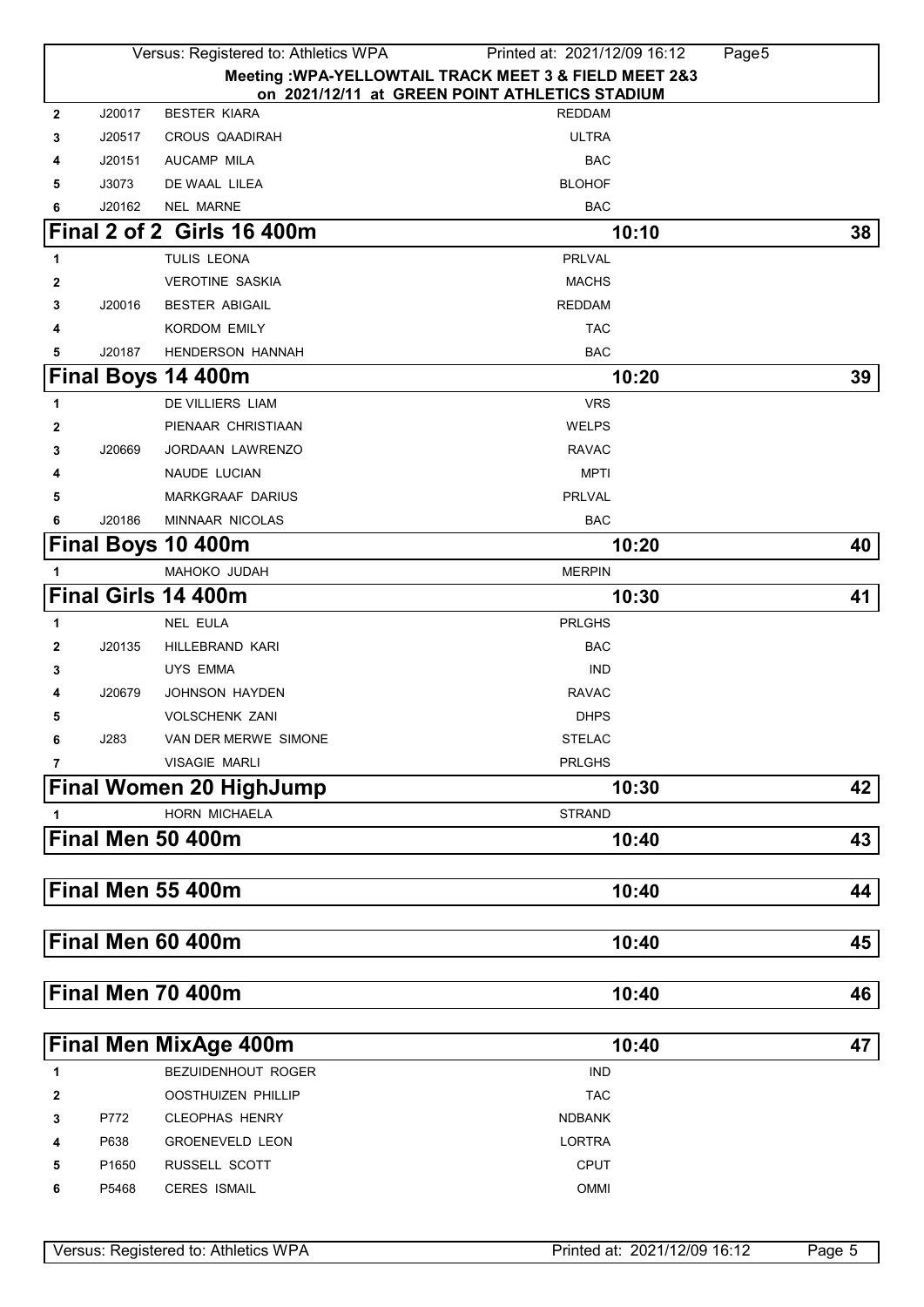|              |        | Versus: Registered to: Athletics WPA                   | Printed at: 2021/12/09 16:12                            | Page6 |        |
|--------------|--------|--------------------------------------------------------|---------------------------------------------------------|-------|--------|
|              |        |                                                        | Meeting : WPA-YELLOWTAIL TRACK MEET 3 & FIELD MEET 2&3  |       |        |
|              |        | Final Men 45 400m                                      | on 2021/12/11 at GREEN POINT ATHLETICS STADIUM<br>10:40 |       | 48     |
|              |        |                                                        |                                                         |       |        |
|              |        | Final Women 40 400m                                    | 10:50                                                   |       | 49     |
|              |        |                                                        |                                                         |       |        |
|              |        | <b>Final Women MixAge 400m</b>                         | 10:50                                                   |       | 50     |
|              |        | Final Girls 16 1500m SteepleChase                      | 11:00                                                   |       | 51     |
| 1            |        | LE ROUX TIHANNA                                        | <b>PRLVAL</b>                                           |       |        |
|              |        | Final Boys 16 1500m SteepleChase                       | 11:00                                                   |       | 52     |
| 1            | J21244 | <b>DU BOIS PIETER</b>                                  | <b>BAC</b>                                              |       |        |
| 2            |        | SWANEPOEL ZONOVIKO                                     | <b>BREEHS</b>                                           |       |        |
| 3            | J3278  | SYFERS LEE-TIN                                         | <b>HTSDRO</b>                                           |       |        |
| 4            | J3277  | NOVEMBER JUEYREN                                       | <b>HTSDRO</b>                                           |       |        |
|              |        | <b>Final Women 65 Discus</b>                           | 11:00                                                   |       | 53     |
| 1            | P2167  | RIVIERA JOY                                            | <b>SPARHA</b>                                           |       |        |
| $\mathbf{2}$ | P1869  | <b>ERASMUS ZELDA</b>                                   | <b>BAC</b>                                              |       |        |
|              |        | <b>Final Women 70 Discus</b>                           | 11:00                                                   |       | 54     |
| 1            | P1870  | <b>DU TOIT ALETTA</b>                                  | <b>BAC</b>                                              |       |        |
|              |        | <b>Final Women 75 Discus</b>                           | 11:00                                                   |       | 55     |
| 1            | P1876  | <b>GROBBELAAR ELIZE</b>                                | <b>BAC</b>                                              |       |        |
|              |        | <b>Final Women 60 Discus</b>                           | 11:00                                                   |       | 56     |
| 1            | P1842  | DU PLESSIS DELENE                                      | <b>BAC</b>                                              |       |        |
| 2            | P1841  | DRAMAT FARIEDA                                         | <b>BAC</b>                                              |       |        |
|              |        | <b>Final Women 40 Discus</b>                           | 11:00                                                   |       | 57     |
| 1            |        | <b>STEYN MARIZA</b>                                    | <b>IND</b>                                              |       |        |
|              |        | <b>Final Women 55 Discus</b>                           |                                                         |       |        |
|              |        |                                                        | 11:00                                                   |       | 58     |
| 1            | P1021  | SMIT JACKIE                                            | <b>PAARL AC</b>                                         |       |        |
| 2            | P774   | KNOBEL HELEEN                                          | <b>ASWD</b>                                             |       |        |
|              |        | <b>Final Women 25 Discus</b>                           | 11:00                                                   |       | 59     |
| 1            |        | VAN DER WESTHUIZEN CLAUDIA                             | <b>IND</b>                                              |       |        |
|              |        | <b>Final Boys 14 Shotput</b>                           | 11:00                                                   | 4kg   | 60     |
| 1            | J20166 | MATTHEE WALDO                                          | <b>BAC</b>                                              |       |        |
| 2            |        | LE ROUX JAUN-JOZE                                      | <b>BAC</b>                                              |       |        |
| 3            |        | DU TOIT FRANCOIS ARMAND                                | <b>BAC</b>                                              |       |        |
| 4            |        | DE KOCK DEE-EM                                         | <b>GERPS</b>                                            |       |        |
| 5            |        | LOUW REU                                               | CAPE MULTISPORT CLUB                                    |       |        |
| 6<br>7       | J20203 | <b>ZEEMAN TIAAN</b><br>VAN GREUNING DIVAN              | <b>BAC</b><br><b>TOTIUS PS</b>                          |       |        |
| 8            |        | SCHNABEL STEPHEN                                       | <b>EVERPS</b>                                           |       |        |
| 9            |        | FORTUIN CHEYD                                          | DE KUILEN PS                                            |       |        |
|              |        |                                                        |                                                         | 5kg   |        |
|              |        | <b>Final Boys 16 Shotput</b>                           | 11:00                                                   |       | 61     |
| 1            | J21241 | JOUBERT MIGAEL                                         | <b>BAC</b>                                              |       |        |
| 2            |        | SANDER NATHAN                                          | <b>PRGIM</b>                                            | 3kg   |        |
| 1            | J3422  | <b>Final Girls 16 Shotput</b><br><b>NEL CHRIS-MARI</b> | 11:00<br><b>ORAK</b>                                    |       | 62     |
|              |        |                                                        |                                                         |       |        |
|              |        | Versus: Registered to: Athletics WPA                   | Printed at: 2021/12/09 16:12                            |       | Page 6 |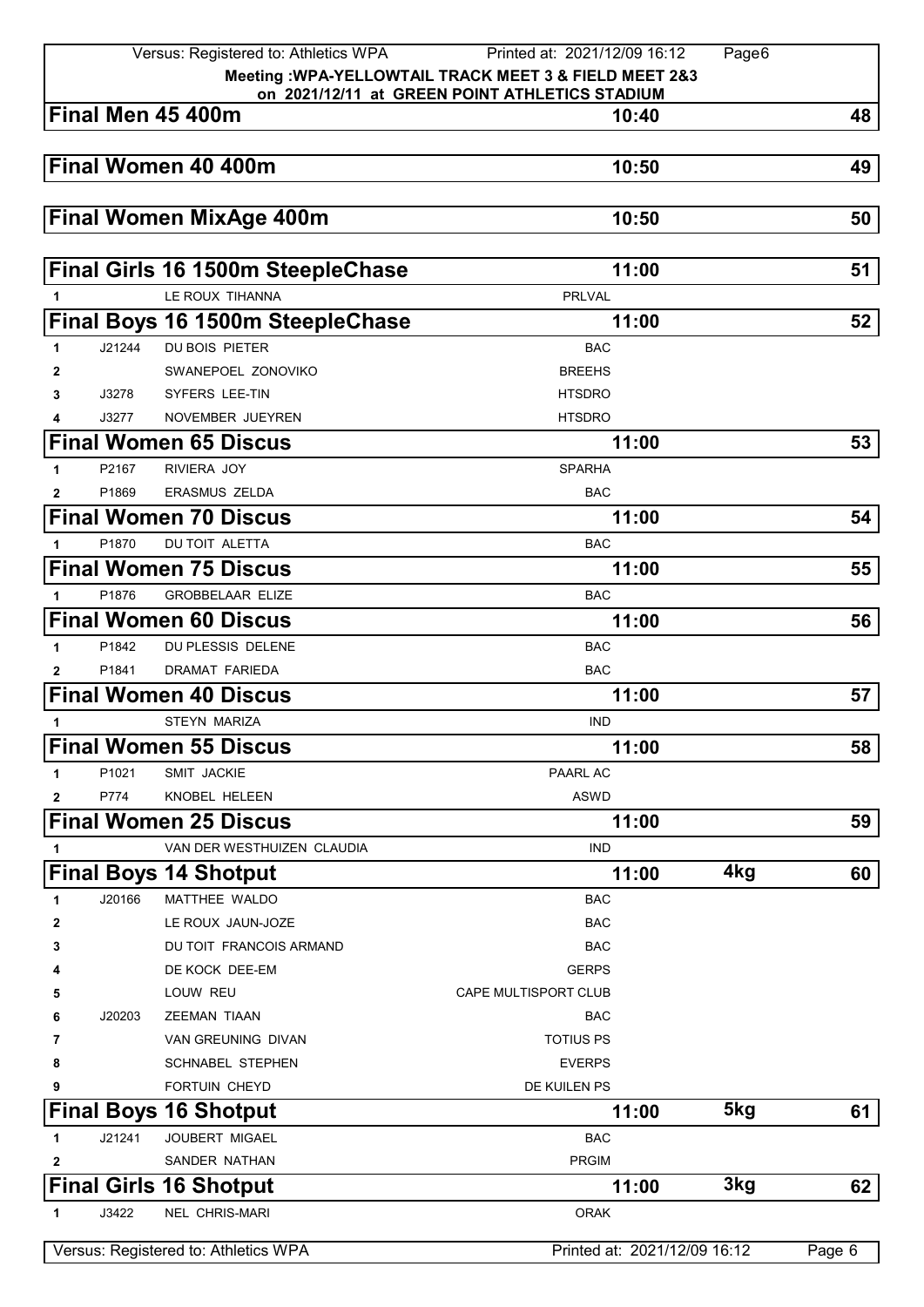|              | Versus: Registered to: Athletics WPA |                                       | Printed at: 2021/12/09 16:12                                  | Page7 |    |
|--------------|--------------------------------------|---------------------------------------|---------------------------------------------------------------|-------|----|
|              |                                      |                                       | Meeting : WPA-YELLOWTAIL TRACK MEET 3 & FIELD MEET 2&3        |       |    |
| $\mathbf{2}$ | J3425                                | COETZEE ANJA                          | on 2021/12/11 at GREEN POINT ATHLETICS STADIUM<br><b>ORAK</b> |       |    |
|              |                                      |                                       | <b>ORAK</b>                                                   |       |    |
| 3            | J3424                                | ENGELBRECHT ANLI                      | <b>TAC</b>                                                    |       |    |
| 4            | J3421                                | <b>SEROTTI CHLOE</b><br>LE ROUX OLOFF | <b>ORAK</b>                                                   |       |    |
| 5<br>6       |                                      | <b>SOLOMON JESSE</b>                  | <b>BAC</b>                                                    |       |    |
|              |                                      | <b>Final Boys 18 Shotput</b>          | 11:00                                                         |       | 63 |
|              |                                      |                                       |                                                               |       |    |
| 1            | J20200                               | <b>BURGESS JORDAN</b>                 | <b>BAC</b>                                                    |       |    |
| 2            | J3140<br>J20098                      | ACKER JOSHUA<br><b>JOUBERT WESSEL</b> | <b>PAARL AC</b><br><b>BAC</b>                                 |       |    |
| 3            | J20766                               | <b>CHOONARA SHAREEF</b>               | <b>ITHEKO</b>                                                 |       |    |
| 4            |                                      |                                       | 11:00                                                         |       | 64 |
|              |                                      | <b>Final Girls 18 Shotput</b>         |                                                               |       |    |
| 1            |                                      | PROUDFOOT KRISTIN                     | <b>FAIRMONT HS</b>                                            |       |    |
| 2            | J20144                               | <b>CRONJE CHARLOTTE</b>               | <b>BAC</b>                                                    |       |    |
|              |                                      | <b>Final Women 20 Discus</b>          | 11:00                                                         |       | 65 |
| 1            | J20195                               | JORDAAN ZOE                           | <b>BAC</b>                                                    |       |    |
|              |                                      | <b>Final Boys 14 Javelin</b>          | 11:15                                                         | 600g  | 66 |
| 1            |                                      | <b>SCHNABEL STEPHEN</b>               | <b>EVERPS</b>                                                 |       |    |
| 2            |                                      | VAN DER MERWE FRANCO                  | <b>EVERPS</b>                                                 |       |    |
| 3            |                                      | DAVIDS UTHMAAN                        | <b>SURPS</b>                                                  |       |    |
|              |                                      | <b>Final Boys 16 Javelin</b>          | 11:15                                                         | 700g  | 67 |
| 1            | J3089                                | VAN DER MERWE REUBEN                  | <b>MATIES</b>                                                 |       |    |
| 2            |                                      | STRYDOM HUGO                          | <b>PRLVAL</b>                                                 |       |    |
| 3            |                                      | <b>VAN GREUNING SCHALK</b>            | <b>DFMHS</b>                                                  |       |    |
| 4            | J3100                                | LOUW JIAN JIMMY                       | <b>MATIES</b>                                                 |       |    |
| 5            |                                      | <b>VAN REENEN BEOR</b>                | <b>PRGIM</b>                                                  |       |    |
| 6            |                                      | <b>NIKLAUS ESA</b>                    | <b>HUGHS</b>                                                  |       |    |
| 7            |                                      | <b>KELLY WARRICK</b>                  | PRLVAL                                                        |       |    |
| 8            |                                      | HENDRIKSE ROHAN                       | <b>STELHS</b>                                                 |       |    |
|              |                                      | <b>Final Boys 18 Javelin</b>          | 11:15                                                         |       | 68 |
| 1            | J20764                               | <b>DAVIDS MUBAARIK</b>                | <b>ITHEKO</b>                                                 |       |    |
| 2            |                                      | <b>NIKLAUS ADAM</b>                   | <b>HUGHS</b>                                                  |       |    |
| 3            |                                      | VAN DEN BERG JACQUES                  | <b>PRGIM</b>                                                  |       |    |
| 4            | J20766                               | <b>CHOONARA SHAREEF</b>               | <b>ITHEKO</b>                                                 |       |    |
|              |                                      | Final Girls 18 2000m SteepleChase     | 11:15                                                         |       | 69 |
| 1            |                                      | <b>CILLIERS MARIETJIE</b>             | <b>PRLVAL</b>                                                 |       |    |
|              |                                      | <b>Final Boys 16 HighJump</b>         | 11:30                                                         |       | 70 |
| 1            |                                      | HUTTON JACK                           | <b>PRGIM</b>                                                  |       |    |
| 2            |                                      | <b>GIBSON HARRISON</b>                | <b>PRGIM</b>                                                  |       |    |
|              |                                      | <b>Final Boys 18 HighJump</b>         | 11:30                                                         |       | 71 |
| 1            | J20082                               | CONSTANT JUNAID                       | <b>ITHEKO</b>                                                 |       |    |
| 2            | J20764                               | DAVIDS MUBAARIK                       | <b>ITHEKO</b>                                                 |       |    |
| 3            |                                      | <b>GOUWS CHRISTOPHER</b>              | PRLVAL                                                        |       |    |
| 4            |                                      | <b>TOPLEY STORM</b>                   | <b>PRGIM</b>                                                  |       |    |
| 5            |                                      | <b>BURGER ADAM</b>                    | SOMCOL                                                        |       |    |
| 6            | J20766                               | CHOONARA SHAREEF                      | <b>ITHEKO</b>                                                 |       |    |
|              |                                      |                                       |                                                               |       |    |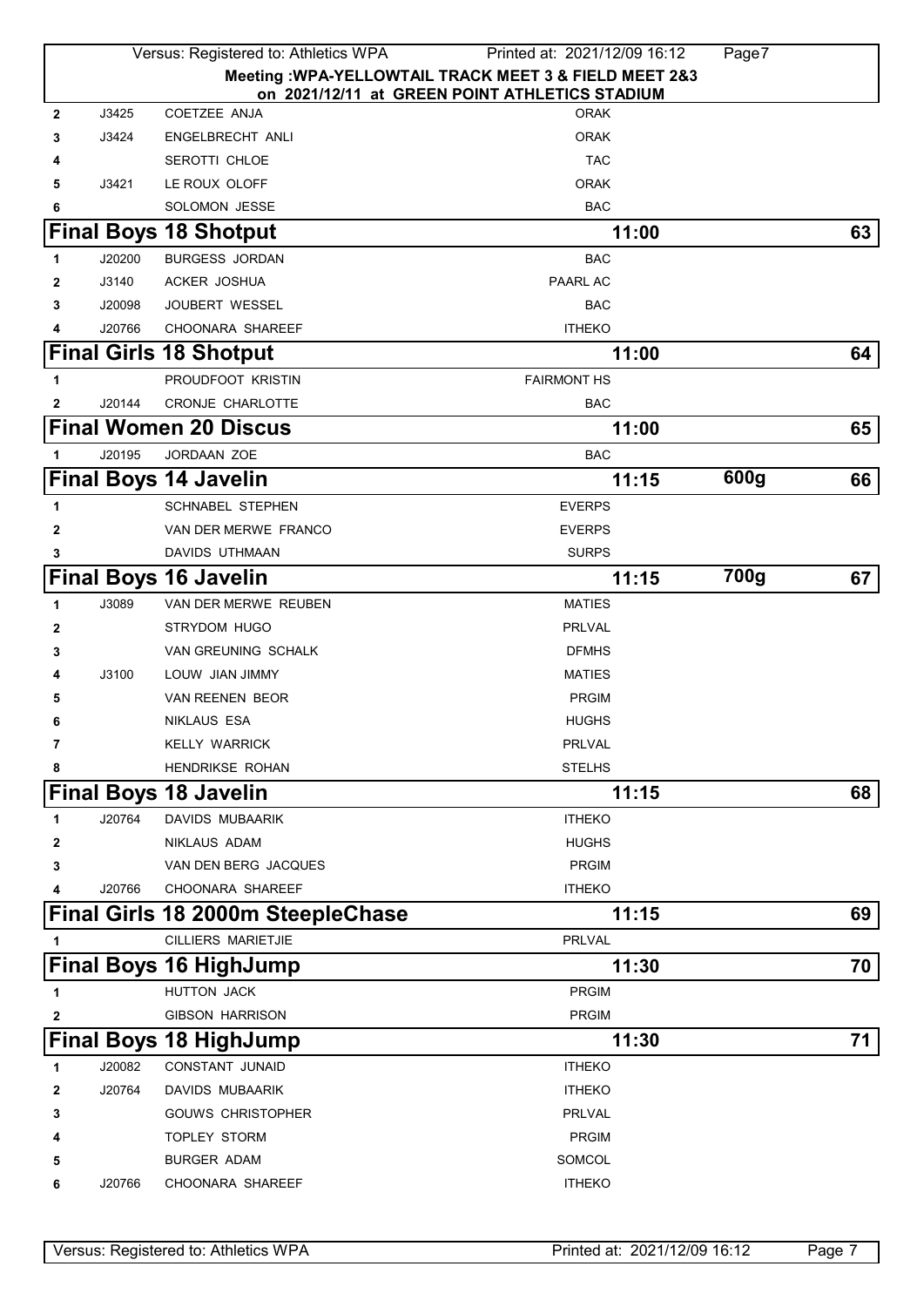|              |        | Versus: Registered to: Athletics WPA | Printed at: 2021/12/09 16:12<br>Page8                  |        |
|--------------|--------|--------------------------------------|--------------------------------------------------------|--------|
|              |        |                                      | Meeting : WPA-YELLOWTAIL TRACK MEET 3 & FIELD MEET 2&3 |        |
|              |        |                                      | on 2021/12/11 at GREEN POINT ATHLETICS STADIUM         |        |
|              |        | Final Boys 18 2000m SteepleChase     | 11:30                                                  | 72     |
| 1            |        | <b>SAS CHENIQUE</b>                  | <b>HTSDRO</b>                                          |        |
| 2            |        | <b>MBALI ERIC NTLANTLA</b>           | <b>NDBANK</b>                                          |        |
|              |        | <b>Final Boys 12 LongJump</b>        | 11:30                                                  | 73     |
| 1            |        | NGOBENI VUYO                         | <b>ITHEKO</b>                                          |        |
| 2            |        | <b>BURNS MATTHEW</b>                 | <b>ITHEKO</b>                                          |        |
| 3            |        | VICTOR COLE                          | <b>BEAPS</b>                                           |        |
|              |        | <b>Final Girls 12 LongJump</b>       | 11:30                                                  | 74     |
|              |        | VAN DER MERWE AMELIE                 | <b>EVERPS</b>                                          |        |
|              |        | <b>Final Girls 14 LongJump</b>       | 11:30                                                  | 75     |
| 1            | J20198 | MILLER-BAKE ARIANNA                  | <b>BAC</b>                                             |        |
| 2            | J20208 | <b>CHALMERS ALISON</b>               | <b>BAC</b>                                             |        |
| 3            |        | <b>MYBURGH DANE</b>                  | ROBERTSON PS                                           |        |
|              |        | <b>BARON SHELECIA</b>                | <b>PRLZPS</b>                                          |        |
| 5            |        | SPOLANDER JORDAN                     | <b>TAC</b>                                             |        |
|              |        | <b>BEKKER DANELLE</b>                | <b>BAC</b>                                             |        |
|              |        | <b>Final Boys 14 LongJump</b>        | 11:30                                                  | 76     |
| $\mathbf{1}$ |        | VAN DER MERWE FRANCO                 | <b>EVERPS</b>                                          |        |
| 2            |        | ENGELBRECHT JODY                     | <b>RIEBEECK PS</b>                                     |        |
|              |        | <b>Final Women 20 Shotput</b>        | 12:00                                                  | 77     |
| 1            | J20195 | JORDAAN ZOE                          | <b>BAC</b>                                             |        |
|              |        | <b>Final Men 20 Shotput</b>          | 12:00                                                  | 78     |
|              |        |                                      |                                                        |        |
| 1            | J3091  | KLYNSMITH JOHN-OLIVER                | <b>MATIES</b>                                          |        |
|              |        | <b>Final Men 25 Shotput</b>          | 12:00                                                  | 79     |
|              |        | VALLENTINE DOWAYNE                   | <b>MATIES</b>                                          |        |
|              |        | Final Men 25 3000m SteepleChase      | 12:05                                                  | 80     |
| 1            | P4870  | <b>WILLIAMS NATHAN</b>               | <b>RAVAC</b>                                           |        |
| 2            |        | <b>STEVENS EDMUND</b>                | <b>IND</b>                                             |        |
|              |        | Final Men 20 3000m SteepleChase      | 12:05                                                  | 81     |
| 1            | J20525 | <b>FIACRE SHEMA</b>                  | <b>SPARHA</b>                                          |        |
| 2            | J20368 | JALI LUBABALO                        | <b>RCSGUG</b>                                          |        |
|              |        | Final Boys 10 800m                   | 12:30                                                  | 82     |
| 1            |        | PIENAAR STEPHAN                      | <b>WELPS</b>                                           |        |
| 2            |        | MAHOKO JUDAH                         | <b>MERPIN</b>                                          |        |
|              |        | Final Boys 12 800m                   | 12:30                                                  | 83     |
| 1            |        | LANGEBALIE JULIAN                    | <b>DWPS</b>                                            |        |
| 2            |        | STANDER LARA                         | <b>DURPS</b>                                           |        |
| 3            |        | VAN WYK EBEN                         | <b>PRLVAL</b>                                          |        |
| 4            |        | MOLONDO EMANUEL                      | <b>DEWPS</b>                                           |        |
| 5            | J20675 | ROSE TYLER                           | <b>RAVAC</b>                                           |        |
| 6            |        | VAN DER WERF ALEXANDER               | <b>WELPS</b>                                           |        |
| 7            |        | HARDENBERG SHAVON                    | <b>DWPS</b>                                            |        |
| 8            | J20666 | STOMPIES GIDEON                      | <b>RAVAC</b>                                           |        |
| 9            | J20132 | KOTZE-BENADE EMILE                   | <b>WELPS</b>                                           |        |
| 10           |        | MOLONDO EMANUEL                      | <b>DWPS</b>                                            |        |
| 11           | J20668 | ARENDORF JT                          | <b>RAVAC</b>                                           |        |
|              |        | Versus: Registered to: Athletics WPA | Printed at: 2021/12/09 16:12                           | Page 8 |
|              |        |                                      |                                                        |        |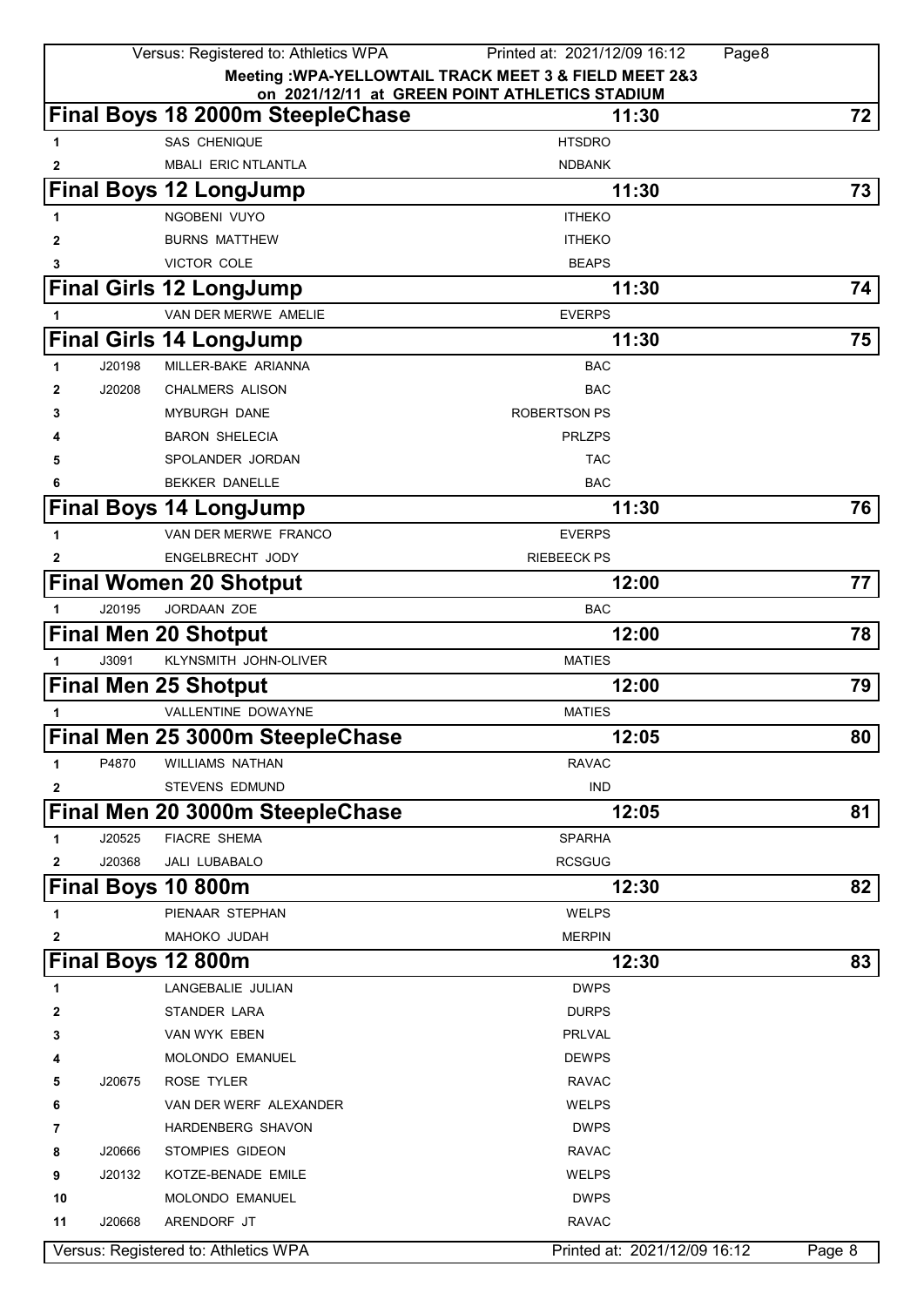|              |        | Versus: Registered to: Athletics WPA | Printed at: 2021/12/09 16:12                           | Page9 |        |
|--------------|--------|--------------------------------------|--------------------------------------------------------|-------|--------|
|              |        |                                      | Meeting : WPA-YELLOWTAIL TRACK MEET 3 & FIELD MEET 2&3 |       |        |
|              |        |                                      | on 2021/12/11 at GREEN POINT ATHLETICS STADIUM         |       |        |
| 12           | J20662 | ALEXANDER CHAD                       | <b>RAVAC</b>                                           |       |        |
|              |        | Final Boys 14 800m                   | 12:30                                                  |       | 84     |
| 1            |        | LANGEBALIE JULIAN                    | <b>DEWPS</b>                                           |       |        |
| 2            | J20366 | PENDU KUBOBONKE                      | <b>RCSGUG</b>                                          |       |        |
| 3            |        | SWANEPOEL NOVIC                      | <b>RIVVIE</b>                                          |       |        |
| 4            | J20776 | STAUCH JOSEPH                        | <b>PINEAC</b>                                          |       |        |
| 5            |        | PIENAAR CHRISTIAAN                   | <b>WELPS</b>                                           |       |        |
| 6            |        | <b>WITBOOI EBRAHEEM</b>              | <b>DWPS</b>                                            |       |        |
| 7            | J20670 | SALOMO LESHWIN                       | <b>RAVAC</b>                                           |       |        |
| 8            |        | VAN TUBBERGH JUAN                    | <b>EVERPS</b>                                          |       |        |
| 9            | J20136 | HILLEBRAND STEFFAN                   | <b>BAC</b>                                             |       |        |
| 10           |        | <b>MARKGRAAF DARIUS</b>              | PRLVAL                                                 |       |        |
| 11           |        | <b>WITBOOI EBRAHEEM</b>              | <b>DEWPS</b>                                           |       |        |
| 12           | J20659 | PENNINGS ADRIAAN                     | <b>RAVAC</b>                                           |       |        |
|              |        | <b>Final Girls 16 HighJump</b>       | 12:30                                                  |       | 85     |
| 1            |        | ROSENSTRAUCH ANYA                    | <b>PRLVAL</b>                                          |       |        |
| 2            |        | <b>VISSER JANNEKE</b>                | <b>PRLVAL</b>                                          |       |        |
|              |        | <b>Final Girls 18 HighJump</b>       | 12:30                                                  |       | 86     |
| 1            | J3075  | RICHARDSON ARWEN                     | <b>MATIES</b>                                          |       |        |
|              |        | <b>Final Girls 14 Javelin</b>        | 12:30                                                  | 500g  | 87     |
| 1            |        | <b>BEKKER DANELLE</b>                | <b>BAC</b>                                             |       |        |
| 2            |        | DU PREEZ JEANIQUE                    | <b>BAC</b>                                             |       |        |
| 3            | J20204 | <b>BARNARD TAMZIN</b>                | <b>BAC</b>                                             |       |        |
| 4            | J20208 | <b>CHALMERS ALISON</b>               | <b>BAC</b>                                             |       |        |
|              |        |                                      |                                                        |       |        |
| 5            | J3090  | VAN DER MERWE NICOLA                 | <b>MATIES</b>                                          |       |        |
| 6            |        | WALLENDORF DAKOTAH                   | <b>BAC</b>                                             |       |        |
|              |        | NEUMANN ZARA                         | <b>SURPS</b>                                           |       |        |
|              |        | <b>Final Girls 16 Javelin</b>        | 12:30                                                  | 500g  | 88     |
| 1            | J3424  | ENGELBRECHT ANLI                     | <b>ORAK</b>                                            |       |        |
| 2            |        | KRIEL CHENE                          | <b>BAC</b>                                             |       |        |
| 3            |        | <b>BIRCH MICHAELA</b>                | <b>PRLVAL</b>                                          |       |        |
| 4            | J3466  | <b>GROBLER MARINé</b>                | <b>LANAC</b>                                           |       |        |
|              |        | <b>Final Girls 18 Javelin</b>        | 12:30                                                  |       | 89     |
| 1            | J20141 | SOEKOE PIETER DIRK                   | BAC                                                    |       |        |
|              |        | <b>Final Men 40 Discus</b>           | 12:30                                                  |       | 90     |
| 1            |        | VAN DER WESTHUIZEN EDWILL            | <b>BAC</b>                                             |       |        |
|              |        | <b>Final Men 70 Discus</b>           | 12:30                                                  |       | 91     |
| 1            | P1868  | <b>ERASMUS NICK</b>                  | <b>BAC</b>                                             |       |        |
| $\mathbf{2}$ | P1843  | <b>HOUGH NORMAN</b>                  | <b>BAC</b>                                             |       |        |
|              |        | <b>Final Men 35 Discus</b>           | 12:30                                                  |       | 92     |
|              |        |                                      |                                                        |       |        |
| 1            |        | MICHAELS FABIAN                      | <b>MATIES</b>                                          |       |        |
|              |        | <b>Final Men 25 Discus</b>           | 12:30                                                  |       | 93     |
| 1            |        | VALLENTINE DOWAYNE                   | <b>MATIES</b>                                          |       |        |
|              |        | Final Girls 12 800m                  | 12:40                                                  |       | 94     |
| 1            |        | VILJOEN LEILANI                      | <b>WELPS</b>                                           |       |        |
| 2            |        | STANDER ANKE                         | <b>DURPS</b>                                           |       |        |
|              |        | Versus: Registered to: Athletics WPA | Printed at: 2021/12/09 16:12                           |       | Page 9 |
|              |        |                                      |                                                        |       |        |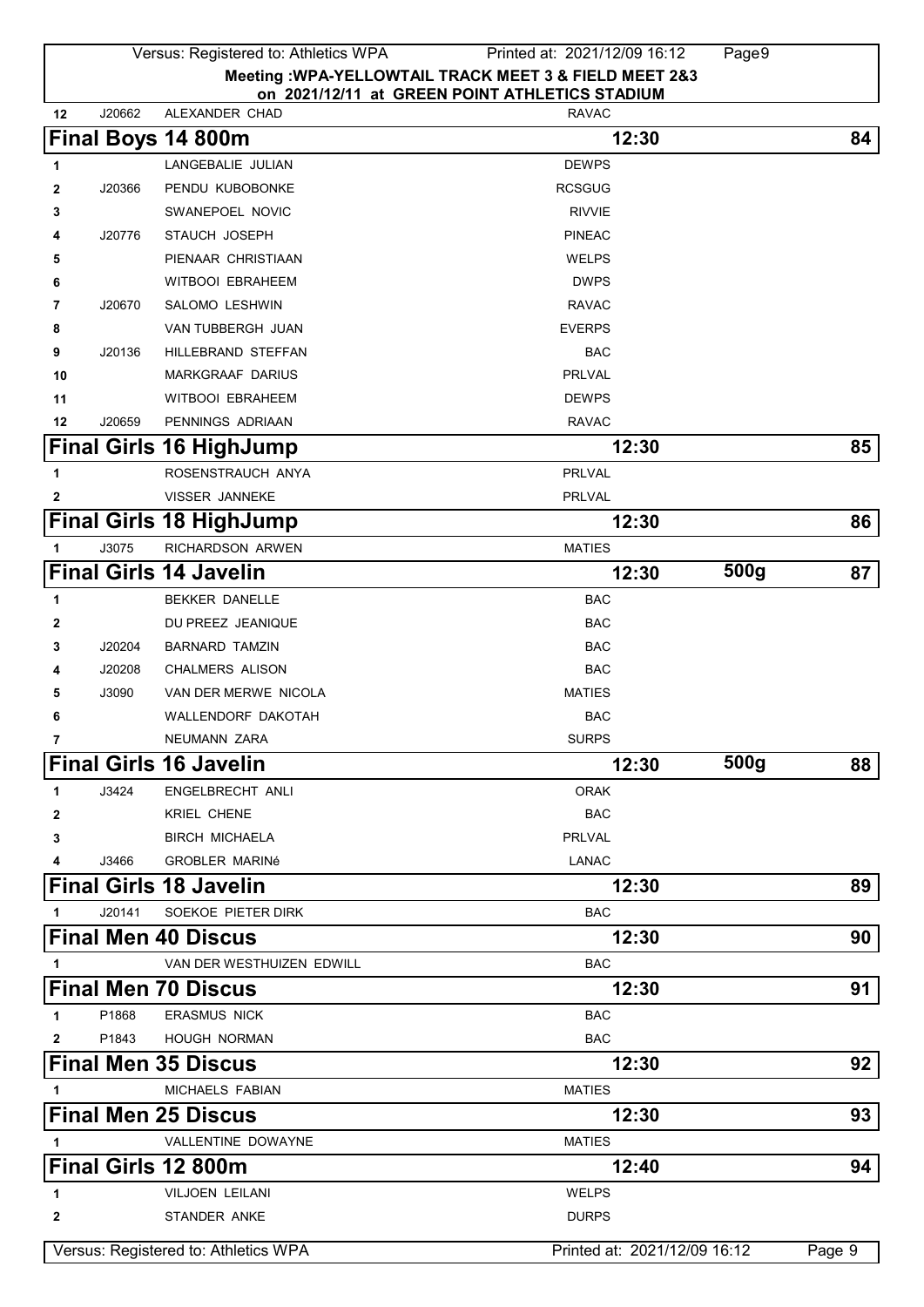|              |        | Versus: Registered to: Athletics WPA | Printed at: 2021/12/09 16:12                                                                             | Page 10 |
|--------------|--------|--------------------------------------|----------------------------------------------------------------------------------------------------------|---------|
|              |        |                                      | Meeting : WPA-YELLOWTAIL TRACK MEET 3 & FIELD MEET 2&3<br>on 2021/12/11 at GREEN POINT ATHLETICS STADIUM |         |
| 3            |        | HARDENBERG SHAVON                    | <b>DEWPS</b>                                                                                             |         |
| 4            | J20685 | <b>HAAS TATUM LETHEA</b>             | <b>RAVAC</b>                                                                                             |         |
| 5            |        | ELTOUKHY MARIAM                      | <b>DWPS</b>                                                                                              |         |
| 6            |        | <b>VORSTER KLARA</b>                 | <b>DHPS</b>                                                                                              |         |
| 7            |        | MUKUDDEM MADEEHA                     | <b>DEWPS</b>                                                                                             |         |
| 8            |        | MUKADDEM MADEEHA                     | <b>DWPS</b>                                                                                              |         |
| 9            |        | ELTOUCKHY MARIAM                     | <b>DEWPS</b>                                                                                             |         |
|              |        | Final Girls 14 800m                  | 12:40                                                                                                    | 95      |
| 1            |        | ABRAHAMS YOLANDRE                    | <b>OEFS</b>                                                                                              |         |
| $\mathbf{2}$ | J20135 | HILLEBRAND KARI                      | BAC                                                                                                      |         |
| 3            |        | <b>BOER MEHANDRE</b>                 | <b>VICPRK</b>                                                                                            |         |
| 4            | J20682 | DU PONDT KAYLIN                      | <b>RAVAC</b>                                                                                             |         |
| 5            |        | <b>LUCAS SHENICE</b>                 | <b>DETUIN</b>                                                                                            |         |
| 6            |        | <b>FORTUIN EMILIA</b>                | EPL                                                                                                      |         |
| 7            |        | <b>VOLSCHENK ZANI</b>                | <b>DHPS</b>                                                                                              |         |
| 8            |        | <b>ABRAHAMS LE-NEILL</b>             | <b>WORPS</b>                                                                                             |         |
| 9            | P1187  | <b>SCHOEMAN TONYA</b>                | <b>NDBANK</b>                                                                                            |         |
| 10           | J20189 | VILJOEN MIA                          | <b>BAC</b>                                                                                               |         |
| 11           | J20677 | DAVIDS CLEO                          | <b>RAVAC</b>                                                                                             |         |
|              |        | Final Men 25 800m                    | 12:50                                                                                                    | 96      |
| 1            | P3938  | CLOETE DONVEITHO                     | <b>HELDHA</b>                                                                                            |         |
| 2            | J20594 | <b>VORSTER MORGAN</b>                | <b>UWC</b>                                                                                               |         |
| 3            |        | MASHIMBYE THEODORE                   | <b>SANDF</b>                                                                                             |         |
| 4            | P219   | HAYWARD GARRETH                      | <b>MATIES</b>                                                                                            |         |
| 5            | P2916  | <b>LOTT KEATON</b>                   | <b>ITHEKO</b>                                                                                            |         |
| 6            | P2427  | MAKANDA HANI                         | <b>UCT</b>                                                                                               |         |
| 7            | P11250 | WILLIAMS ALEX JUNIOR                 | <b>UWC</b>                                                                                               |         |
|              |        | Final Men 20 800m                    | 12:50                                                                                                    | 97      |
| 1            | J20021 | MAKIBI THEMBE                        | <b>VOB</b>                                                                                               |         |
| $\mathbf{2}$ | J20398 | NDALASI ATHABILE                     | <b>RCSGUG</b>                                                                                            |         |
| 3            | J20525 | <b>FIACRE SHEMA</b>                  | <b>SPARHA</b>                                                                                            |         |
|              |        | Final Women 25 800m                  | 13:00                                                                                                    | 98      |
| 1            | P2894  | <b>BOER SHARLAN</b>                  | <b>ITHEKO</b>                                                                                            |         |
|              |        | <b>Final Women 20 800m</b>           | 13:00                                                                                                    | 99      |
| 1            | J3274  | AFRICA VIRGEL LEE                    | <b>HTSDRO</b>                                                                                            |         |
|              |        | <b>Final Girls 18 TripleJump</b>     | 13:00                                                                                                    | 100     |
| 1            |        | LINKS DZITKA                         | <b>TAC</b>                                                                                               |         |
|              |        | <b>Final Boys 16 Polevault</b>       | 13:00                                                                                                    | 101     |
| 1            | J3110  | VAN DER LINDE JADEN                  | <b>PRGIM</b>                                                                                             |         |
| $\mathbf{2}$ | J3146  | VON MALTITZ PIETER                   | <b>PRGIM</b>                                                                                             |         |
|              |        | <b>Final Boys 18 Polevault</b>       | 13:00                                                                                                    | 102     |
| 1            | J20766 | <b>CHOONARA SHAREEF</b>              | <b>ITHEKO</b>                                                                                            |         |
| 2            | J3148  | VAN COLLER NICUS                     | PAARL AC                                                                                                 |         |
| 3            | J20764 | DAVIDS MUBAARIK                      | <b>ITHEKO</b>                                                                                            |         |
| 4            | J3236  | NEL HANDRE                           | <b>PRGIM</b>                                                                                             |         |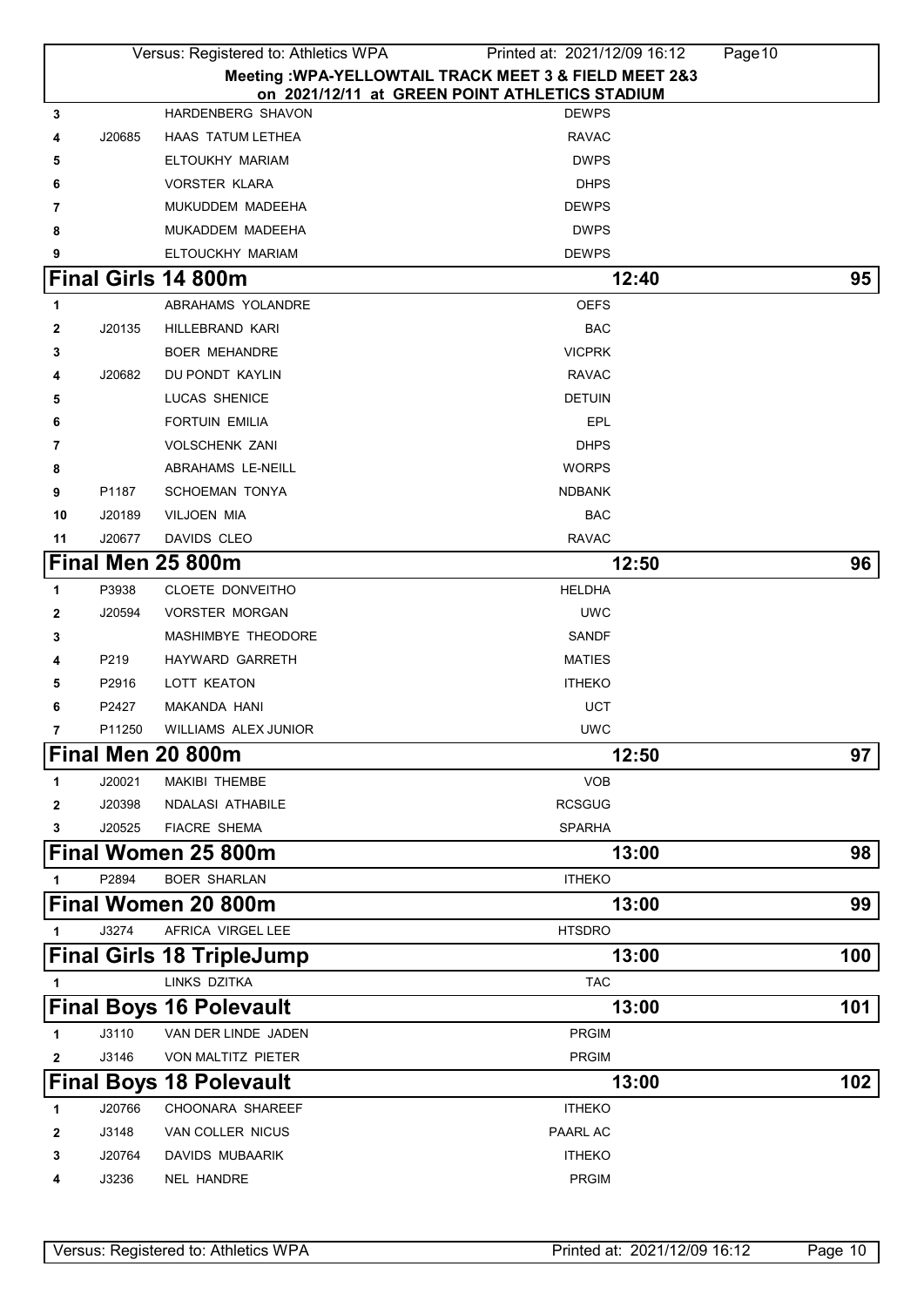|         | Versus: Registered to: Athletics WPA<br>Page 11<br>Printed at: 2021/12/09 16:12 |                                      |                                                |                              |         |  |
|---------|---------------------------------------------------------------------------------|--------------------------------------|------------------------------------------------|------------------------------|---------|--|
|         | Meeting : WPA-YELLOWTAIL TRACK MEET 3 & FIELD MEET 2&3                          |                                      |                                                |                              |         |  |
|         |                                                                                 |                                      | on 2021/12/11 at GREEN POINT ATHLETICS STADIUM |                              |         |  |
|         |                                                                                 | <b>Final Shotput F38 WOMEN</b>       |                                                | 13:00                        | 103     |  |
| 1       |                                                                                 | YONKE NOKUTHULA                      | <b>MATIES</b>                                  |                              |         |  |
|         |                                                                                 | Final Boys 16 800m                   |                                                | 13:10                        | 104     |  |
| 1       | J250                                                                            | <b>ENSLIN JOHAN</b>                  | <b>STELAC</b>                                  |                              |         |  |
| 2       |                                                                                 | <b>BOER ELRICK</b>                   | <b>BREEHS</b>                                  |                              |         |  |
| 3       | J20534                                                                          | DA SILVA AZEVEDO                     | <b>CAMBHS</b>                                  |                              |         |  |
| 4       | J20393                                                                          | KROKRANI SINOTHANDO                  | <b>RCSGUG</b>                                  |                              |         |  |
| 5       |                                                                                 | ENGELBRECHT ANGEL                    | <b>WORHS</b>                                   |                              |         |  |
| 6       | J20538                                                                          | <b>HACKING GRANT</b>                 | <b>VOB</b>                                     |                              |         |  |
| 7       | J20399                                                                          | NAM CWANGCO                          | <b>RCSGUG</b>                                  |                              |         |  |
| 8       | J20400                                                                          | NQAYI THABISO                        | <b>RCSGUG</b>                                  |                              |         |  |
|         |                                                                                 | Final Boys 18 800m                   |                                                | 13:10                        | 105     |  |
| 1       |                                                                                 | COLESKé ALEC                         | <b>DFMHS</b>                                   |                              |         |  |
| 2       | J3304                                                                           | VAN DER WERF LEONARDO                | AA                                             |                              |         |  |
| 3       | J20733                                                                          | VON LILLIENFELD LIAM                 | <b>VAROB</b>                                   |                              |         |  |
| 4       |                                                                                 | SILJEUR RUWAYDON                     | <b>MACHS</b>                                   |                              |         |  |
| 5       | J20779                                                                          | <b>HACKING GARRETT</b>               | <b>VOB</b>                                     |                              |         |  |
| 6       |                                                                                 | <b>GIBSON ANGUS</b>                  | <b>SILAC</b>                                   |                              |         |  |
| 7       | J20397                                                                          | NDABAMBI SISONKE                     | <b>RCSGUG</b>                                  |                              |         |  |
| 8       | J20236                                                                          | JOSHUA JODY                          | <b>UWC</b>                                     |                              |         |  |
| 9       | J20076                                                                          | MOOLLA MIKAEEL                       | <b>ISCT</b>                                    |                              |         |  |
| 10      | J20748                                                                          | <b>BOSCH DAMIAN</b>                  | JVRHS                                          |                              |         |  |
| 11      |                                                                                 | OSARIO SANTIAGO PARGA                | <b>PRLVAL</b>                                  |                              |         |  |
| 12      | J20360                                                                          | MALOYI AYABONGA                      | <b>RCSGUG</b>                                  |                              |         |  |
| 13      | J20236                                                                          | JOSHUA JAYDEN                        | <b>UWC</b>                                     |                              |         |  |
|         |                                                                                 | Final Girls 16 800m                  |                                                | 13:20                        | 106     |  |
| 1       |                                                                                 | JONKERS JONIKA                       | <b>HTSDRO</b>                                  |                              |         |  |
| 2       | J3073                                                                           | DE WAAL LILEA                        | <b>BLOHOF</b>                                  |                              |         |  |
| 3       | J20155                                                                          | <b>SCHOLTZ MEGAN</b>                 | <b>BAC</b>                                     |                              |         |  |
| 4       | J20017                                                                          | <b>BESTER KIARA</b>                  | <b>REDDAM</b>                                  |                              |         |  |
| 5       |                                                                                 | SMITH RICKECIA                       | <b>MACHS</b>                                   |                              |         |  |
| 6       |                                                                                 | TULIS LEONA                          | PRLVAL                                         |                              |         |  |
| 7       |                                                                                 | <b>KORDOM EMILY</b>                  | <b>TAC</b><br><b>VOB</b>                       |                              |         |  |
| 8       | J20537<br>J20151                                                                | PETERSEN KEIRA<br>AUCAMP MILA        | <b>BAC</b>                                     |                              |         |  |
| 9<br>10 | J20016                                                                          | <b>BESTER ABIGAIL</b>                | <b>REDDAM</b>                                  |                              |         |  |
| 11      |                                                                                 | DAVIDS LEA                           | <b>MACHS</b>                                   |                              |         |  |
| 12      | J21247                                                                          | <b>GALANT SAMA</b>                   | <b>VOB</b>                                     |                              |         |  |
| 13      |                                                                                 | APRIL LEE-ANN                        | <b>MACHS</b>                                   |                              |         |  |
|         |                                                                                 | Final Girls 18 800m                  |                                                | 13:20                        | 107     |  |
|         |                                                                                 |                                      |                                                |                              |         |  |
| 1       |                                                                                 | TERBLANCHE CHLOE                     | <b>MILHS</b>                                   |                              |         |  |
| 2       | J20680                                                                          | DE BRUIN JAMIE LEE                   | <b>RAVAC</b>                                   |                              |         |  |
| 3       |                                                                                 | MCNEAL CHRISTOLEAGUE                 | <b>BREEHS</b>                                  |                              |         |  |
| 4       |                                                                                 | THERON LIZA                          | <b>DFMHS</b>                                   |                              |         |  |
| 5       | J20734                                                                          | <b>MARX ANNA</b>                     | <b>VOB</b>                                     |                              |         |  |
| 6       | J20396                                                                          | MRHWEBI NANDE<br>SIGRIST AMELIE      | <b>RCSGUG</b><br>PRLVAL                        |                              |         |  |
| 7       |                                                                                 |                                      |                                                |                              |         |  |
|         |                                                                                 | Versus: Registered to: Athletics WPA |                                                | Printed at: 2021/12/09 16:12 | Page 11 |  |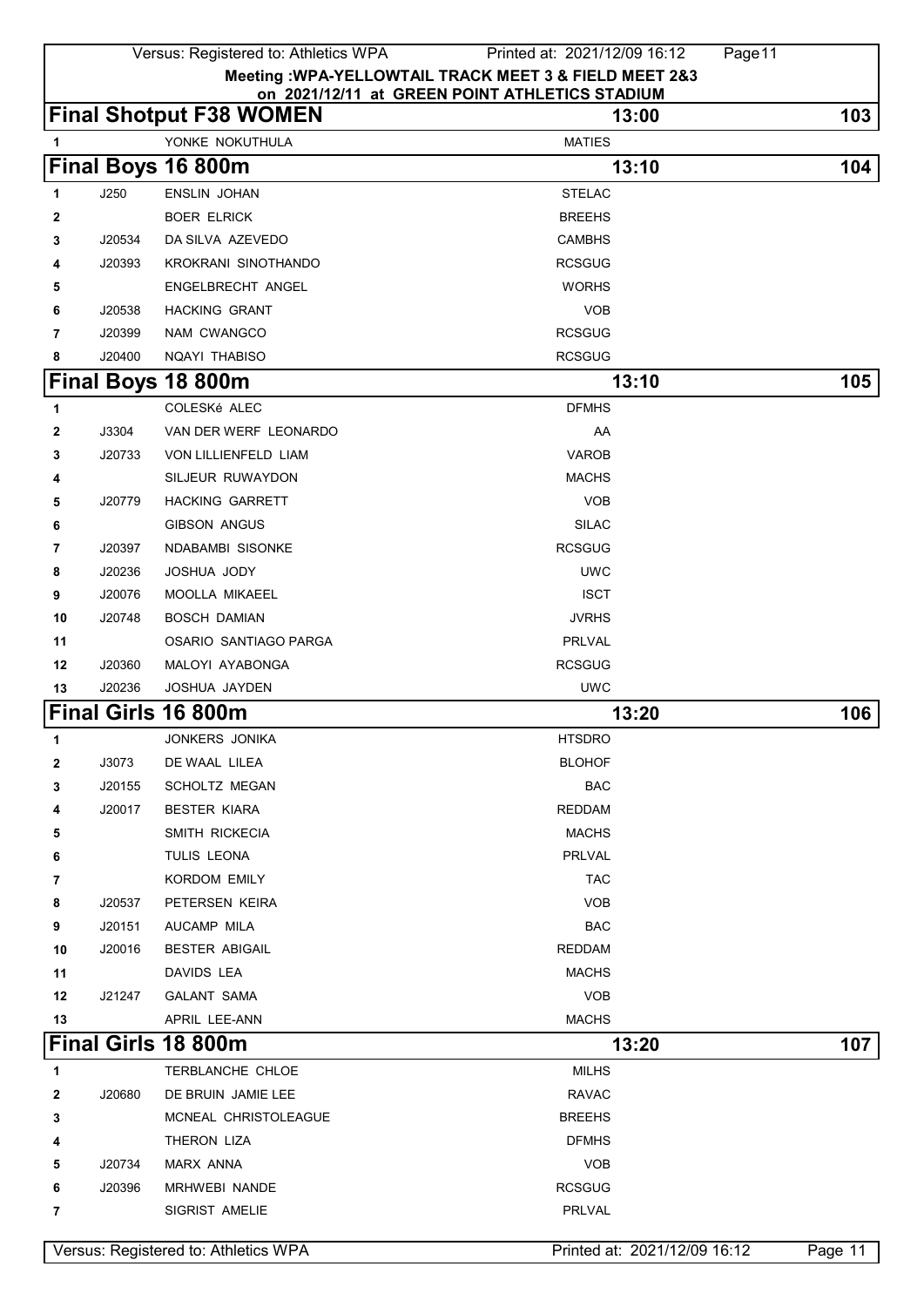|              |        | Versus: Registered to: Athletics WPA | Page 12<br>Printed at: 2021/12/09 16:12                |           |
|--------------|--------|--------------------------------------|--------------------------------------------------------|-----------|
|              |        |                                      | Meeting : WPA-YELLOWTAIL TRACK MEET 3 & FIELD MEET 2&3 |           |
|              |        |                                      | on 2021/12/11 at GREEN POINT ATHLETICS STADIUM         |           |
| 8            | J20178 | VAN DER BERG MARTINE                 | <b>BAC</b>                                             |           |
| 9            | J20001 | O'CUINNEAGAIN CAITY                  | <b>VOB</b>                                             |           |
|              |        | <b>Final Boys 12 HighJump</b>        | 13:30                                                  | 108       |
| 1            |        | NGOBENI VUYO                         | <b>ITHEKO</b>                                          |           |
| $\mathbf{2}$ |        | <b>AGENBAG FRANCOIS</b>              | <b>BRACPS</b>                                          |           |
|              |        | <b>Final Boys 14 HighJump</b>        | 13:30                                                  | 109       |
| 1            |        | DE VRIES CONNOR                      | <b>HUGPS</b>                                           |           |
| 2            |        | <b>BRINK CARLO</b>                   | <b>EVERPS</b>                                          |           |
| 3            |        | <b>FERREIRA HENRICO</b>              | <b>VRSTR</b>                                           |           |
|              |        | VAN HEERDEN REINHARDT                | <b>PRLBPS</b>                                          |           |
|              |        | Final Men 35 800m                    | 13:30                                                  | 110       |
|              |        | Final Men 40 800m                    | 13:30                                                  | 111       |
|              |        |                                      |                                                        |           |
|              |        | Final Men 45 800m                    | 13:30                                                  | 112       |
| 1            |        | <b>GIBSON MICHAEL</b>                | <b>FISHAC</b>                                          |           |
| 2            |        | <b>BEZUIDENHOUT ROGER</b>            | <b>IND</b>                                             |           |
| 3            | P2023  | SINCLAIR QUINTON                     | <b>UWC</b>                                             |           |
| 4            | P2892  | <b>JURIES CHUBASCO</b>               | <b>ITHEKO</b>                                          |           |
| 5            |        | HILLEBRAND WOUTER                    | <b>IND</b>                                             |           |
|              |        | Final Men 55 800m                    | 13:30                                                  | 113       |
|              |        |                                      |                                                        |           |
|              |        | Final Men 60 800m                    | 13:30                                                  | 114       |
|              |        | Final Men 80 800m                    | 13:30                                                  | 115       |
|              |        |                                      |                                                        |           |
|              |        | <b>Final Men MixAge 800m</b>         | 13:30                                                  | 116       |
| 1            | P638   | <b>GROENEVELD LEON</b>               | <b>LORTRA</b>                                          |           |
| 2            | P771   | <b>BLAUW RICARDO</b>                 | <b>NDBANK</b>                                          |           |
| 3            | P202   | <b>GEUTNER MANFRED</b>               | <b>PINEAC</b>                                          |           |
| 4            |        | <b>OOSTHUIZEN PHILLIP</b>            | <b>TAC</b>                                             |           |
| 5            | P2909  | NDWANGU SANDILE                      | <b>ITHEKO</b>                                          |           |
|              |        | Final 1 of 3 Men 25 150m             | 13:50                                                  | 117       |
| 1            | P1604  | TUIS NATHI                           | <b>CPUT</b>                                            |           |
| 2            |        | <b>MARLOTH HEINRICH</b>              | <b>TAC</b>                                             |           |
| 3            |        | SAMANGA ANGELO S MANGALISO           | <b>UWC</b>                                             |           |
| 4            | P3546  | <b>DEAN JOHN</b>                     | <b>EKAC</b>                                            |           |
| 5            |        | VAN DER MERWE KEEGAN                 | <b>ITHEKO</b>                                          |           |
| 6            |        | <b>ENGEL ROSCOE</b>                  | <b>TAC</b>                                             |           |
| 7            |        | DE MORNY RYLE                        | <b>TAC</b>                                             |           |
|              |        | Final 2 of 3 Men 25 150m             | 13:50                                                  | 117       |
| 1            |        | DREYER JONATHAN                      | <b>ITHEKO</b>                                          |           |
| 2            |        | <b>RUITERS CURT</b>                  | <b>TAC</b>                                             |           |
| 3            | P4194  | <b>MANASSE MIKHAIL</b>               | <b>ULTRA</b>                                           |           |
| 4            | P1599  | <b>BANGANI SIBABALWE</b>             | <b>CPUT</b>                                            |           |
| 5            |        | ANDREWS GRANT                        | <b>TAC</b>                                             |           |
|              |        | Versus: Registered to: Athletics WPA | Printed at: 2021/12/09 16:12                           | Page $12$ |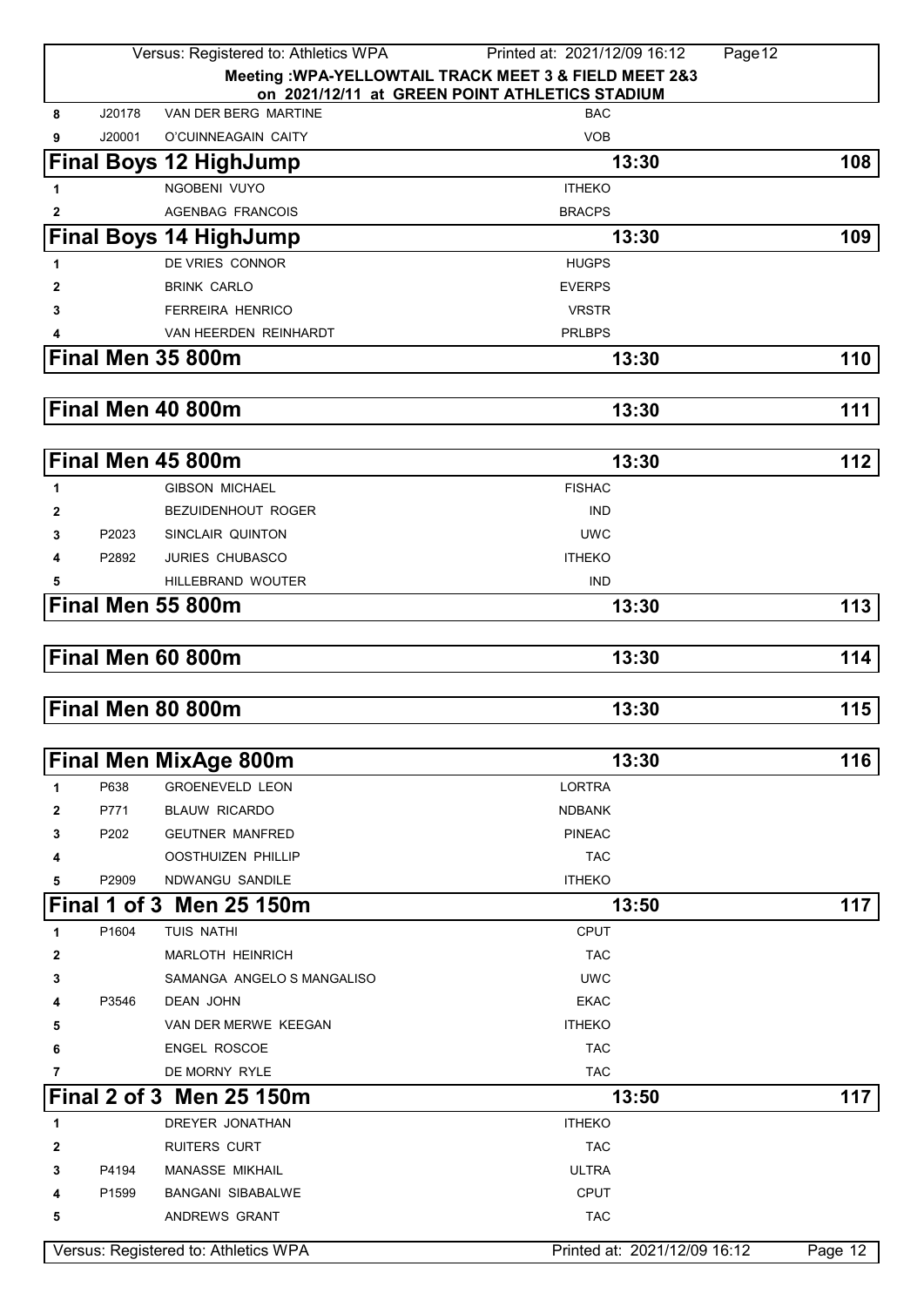|              |        | Versus: Registered to: Athletics WPA    | Printed at: 2021/12/09 16:12                                 | Page 13 |         |
|--------------|--------|-----------------------------------------|--------------------------------------------------------------|---------|---------|
|              |        |                                         | Meeting : WPA-YELLOWTAIL TRACK MEET 3 & FIELD MEET 2&3       |         |         |
| 6            |        | CAESAR JUREAUX                          | on 2021/12/11 at GREEN POINT ATHLETICS STADIUM<br><b>TAC</b> |         |         |
|              |        | Final 3 of 3 Men 25 150m                | 13:50                                                        |         | 117     |
|              |        |                                         |                                                              |         |         |
| 1            |        | SHEW SETH LEE<br>VAN WYK IMRAAN CASSIEM | <b>UWC</b><br><b>CPUT</b>                                    |         |         |
| 2<br>3       |        | <b>WELCOME TAHRIQ</b>                   | <b>ITHEKO</b>                                                |         |         |
| 4            | P3545  | SEPTEMBER KEANIN                        | <b>EKAC</b>                                                  |         |         |
| 5            |        | <b>EWERS JOSHUA</b>                     | <b>TAC</b>                                                   |         |         |
| 6            |        | <b>CAMERON KURT</b>                     | <b>TAC</b>                                                   |         |         |
|              |        | Final Women 25 150m                     | 14:00                                                        |         | 118     |
| 1            | P2507  | NGEMA SNETHEMBA                         | <b>UNKZN</b>                                                 |         |         |
| 2            |        | RIVIERA ROBYN                           | <b>SPARHA</b>                                                |         |         |
| 3            | P2041  | <b>KLERK KAYLIN</b>                     | <b>UWC</b>                                                   |         |         |
| 4            |        | <b>CORBETT MELLISA</b>                  | <b>TAC</b>                                                   |         |         |
| 5            | P226   | KIRSTEN ROSA                            | <b>MATIES</b>                                                |         |         |
| 6            | P2043  | <b>BYMAN LAURE</b>                      | <b>UWC</b>                                                   |         |         |
| 7            |        | ALLEN CAITLIN                           | <b>TAC</b>                                                   |         |         |
|              |        | <b>Final Women 25 Hammer</b>            | 14:00                                                        |         | 119     |
| 1            |        | HULSMANN MONIKA                         | <b>IND</b>                                                   |         |         |
|              |        | <b>Final Girls 16 Hammer</b>            | 14:00                                                        | 3kg     | 120     |
| 1            | J3422  | <b>NEL CHRIS-MARI</b>                   | <b>ORAK</b>                                                  |         |         |
| 2            | J3425  | COETZEE ANJA                            | <b>ORAK</b>                                                  |         |         |
| 3            |        | PAULSE TAMLYNN TAMARA                   | <b>PORTHS</b>                                                |         |         |
| 4            |        | <b>SEROTTI CHLOE</b>                    | <b>TAC</b>                                                   |         |         |
|              |        | <b>Final Women 20 Hammer</b>            | 14:00                                                        |         | 121     |
| 1            |        | PRINS ANJA                              | <b>BAC</b>                                                   |         |         |
| 2            | J2264  | <b>MAKHETHE PHETHISANG</b>              | NWU PUKKE                                                    |         |         |
|              |        | <b>Final Boys 18 TripleJump</b>         | 14:00                                                        |         | 122     |
| 1            | J20082 | <b>CONSTANT JUNAID</b>                  | <b>ITHEKO</b>                                                |         |         |
| $\mathbf{2}$ | J20766 | CHOONARA SHAREEF                        | <b>ITHEKO</b>                                                |         |         |
|              |        | <b>Final Men 35 Javelin</b>             | 14:00                                                        |         | 123     |
| 1            | P289   | YOUNG TYRONE                            | <b>PINEAC</b>                                                |         |         |
| 2            | P232   | WIENER SHUKRI                           | <b>PINEAC</b>                                                |         |         |
|              |        | <b>Final Men 40 Javelin</b>             | 14:00                                                        |         | 124     |
| 1            |        | VAN DER WESTHUIZEN EDWILL               | <b>BAC</b>                                                   |         |         |
|              |        | <b>Final Men 60 Javelin</b>             | 14:00                                                        |         | 125     |
| 1            | P1860  | <b>LAMARA ZAIN</b>                      | <b>BAC</b>                                                   |         |         |
|              |        | <b>Final Men 70 Javelin</b>             | 14:00                                                        |         | 126     |
| 1            | P1843  | HOUGH NORMAN                            | <b>BAC</b>                                                   |         |         |
|              |        | <b>Final Women 45 Hammer</b>            | 14:00                                                        |         | 127     |
|              | P767   | <b>WATSON MARLETT</b>                   | <b>ASWD</b>                                                  |         |         |
| 1            |        |                                         |                                                              |         |         |
|              |        | <b>Final Women 60 Hammer</b>            | 14:00                                                        |         | 128     |
| 1            | P1841  | <b>DRAMAT FARIEDA</b>                   | <b>BAC</b>                                                   |         |         |
| $\mathbf{2}$ | P1842  | DU PLESSIS DELENE                       | <b>BAC</b>                                                   |         |         |
|              |        | <b>Final Women 70 Hammer</b>            | 14:00                                                        |         | 129     |
| 1            |        | ROOS LEONORA                            | <b>BAC</b>                                                   |         |         |
| $\mathbf{2}$ | P1870  | DU TOIT ALETTA                          | <b>BAC</b>                                                   |         |         |
|              |        | Versus: Registered to: Athletics WPA    | Printed at: 2021/12/09 16:12                                 |         | Page 13 |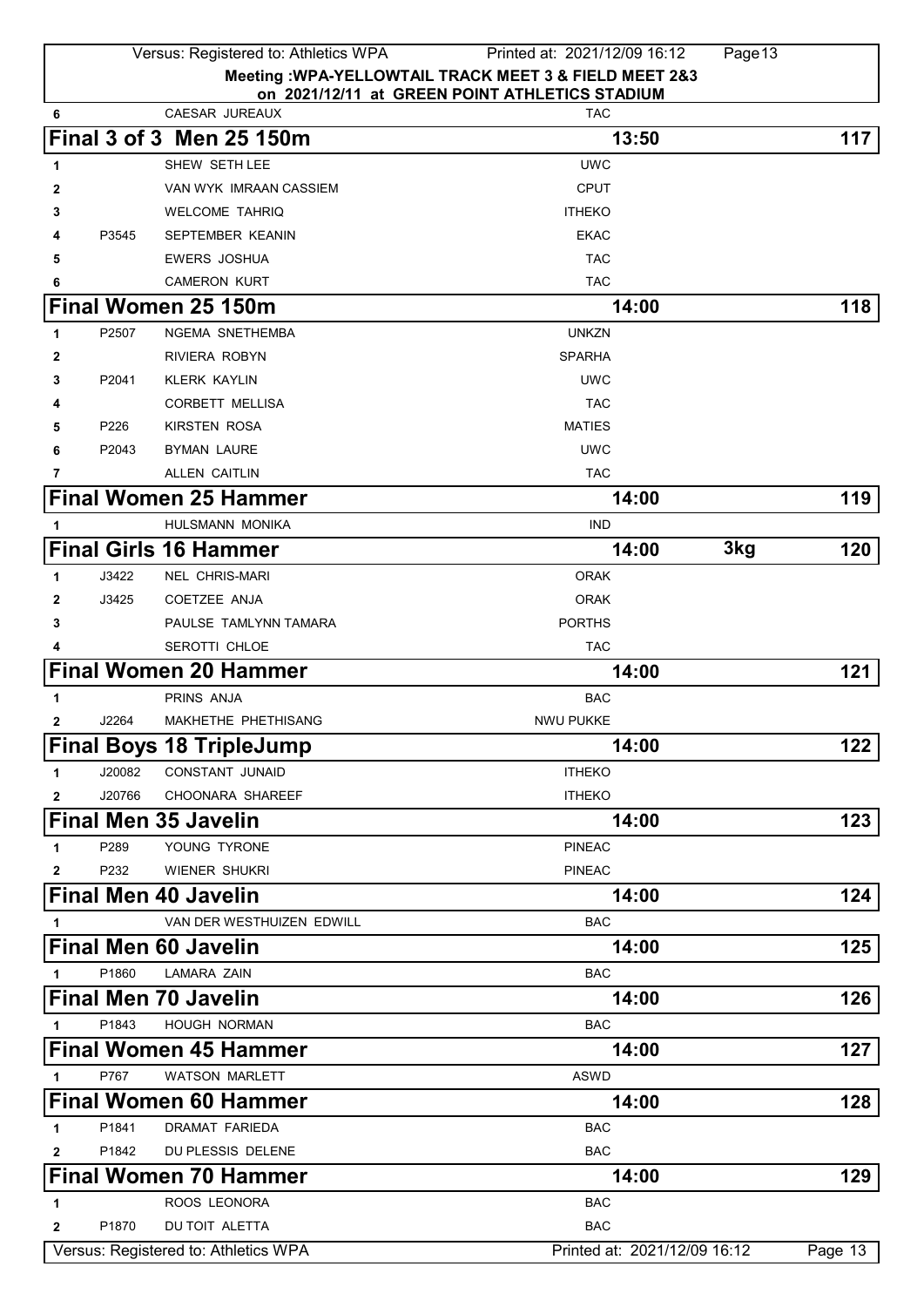|              |        | Versus: Registered to: Athletics WPA         | Printed at: 2021/12/09 16:12                           | Page 14 |
|--------------|--------|----------------------------------------------|--------------------------------------------------------|---------|
|              |        |                                              | Meeting : WPA-YELLOWTAIL TRACK MEET 3 & FIELD MEET 2&3 |         |
|              |        | ROOS LAURA                                   | on 2021/12/11 at GREEN POINT ATHLETICS STADIUM         |         |
| 3            |        |                                              | <b>BAC</b>                                             |         |
|              |        | <b>Final Women 75 Hammer</b>                 | 14:00                                                  | 130     |
|              | P1876  | <b>GROBBELAAR ELIZE</b>                      | <b>BAC</b>                                             |         |
|              |        | <b>Final Girls 18 Hammer</b>                 | 14:00                                                  | 131     |
| $\mathbf{1}$ | J20144 | <b>CRONJE CHARLOTTE</b>                      | <b>BAC</b>                                             |         |
| 2            | J20138 | <b>SMIT CARLI</b>                            | <b>BAC</b>                                             |         |
|              |        | <b>Final Women 65 Hammer</b>                 | 14:00                                                  | 132     |
| $\mathbf{1}$ | P1869  | ERASMUS ZELDA                                | <b>BAC</b>                                             |         |
|              |        | <b>Final Men 35 TripleJump</b>               | 14:00                                                  | 133     |
| 1            |        | SEWANYANA JASON                              | <b>TAC</b>                                             |         |
|              |        | <b>Final Women 55 Hammer</b>                 | 14:00                                                  | 134     |
| 1            | P774   | KNOBEL HELEEN                                | <b>ASWD</b>                                            |         |
|              |        | <b>Final Boys 16 TripleJump</b>              | 14:00                                                  | 135     |
| 1            |        | <b>HLOTYWA ESAM</b>                          | <b>IND</b>                                             |         |
|              |        | Final Men 20 150m                            | 14:10                                                  | 136     |
|              |        |                                              |                                                        |         |
| 1            |        | <b>BUGAN NATHAN MARTIN</b>                   | <b>UWC</b>                                             |         |
| 2            |        | MOSES SANTINO                                | <b>MACHS</b><br><b>KAC</b>                             |         |
| 3            |        | KETSEKILE ABONGILE<br>WYNGAARD ABDUD DAIYAAN | PAARL AC                                               |         |
| 4<br>5       |        | <b>WELMAN HIRAM</b>                          | <b>MACHS</b>                                           |         |
|              |        |                                              |                                                        | 137     |
|              |        | <b>Final Women 20 150m</b>                   | 14:20                                                  |         |
|              |        |                                              |                                                        |         |
|              |        | Final 1 of 3 Boys 18 150m                    | 14:30                                                  | 138     |
| 1            | J20082 | <b>CONSTANT JUNAID</b>                       | <b>ITHEKO</b>                                          |         |
| 2            | J21048 | LOMBAART DUWAYNE                             | <b>UWC</b>                                             |         |
| З            | J20448 | MULLER ANDRE                                 | <b>EKAC</b>                                            |         |
| 4            |        | <b>EBRAHIM ISHRAAQ</b>                       | <b>ISLCOL</b>                                          |         |
| 5            |        | <b>WILSON ASHLEY</b>                         | <b>MACHS</b>                                           |         |
| 6            | J20766 | CHOONARA SHAREEF                             | <b>ITHEKO</b>                                          |         |
| 7            |        | JAFTA JOHN MICHAELE                          | <b>UWC</b>                                             |         |
|              |        | Final 2 of 3 Boys 18 150m                    | 14:30                                                  | 138     |
| 1            |        | KABUYA MUANZA                                | CAPAC                                                  |         |
| 2            |        | DAVIDS DIEGO                                 | <b>UWC</b>                                             |         |
| 3            |        | PRINS CHALTON                                | <b>MACHS</b>                                           |         |
|              |        | THOMAS JOSHUA                                | <b>BAC</b>                                             |         |
| 5            | J20436 | EILMAN LATHAM                                | <b>EKAC</b>                                            |         |
| 6            | J20767 | <b>FLUKS COLE</b>                            | <b>ITHEKO</b>                                          |         |
| 7            | J20360 | MALOYI AYABONGA                              | <b>RCSGUG</b>                                          |         |
|              |        | Final 3 of 3 Boys 18 150m                    | 14:30                                                  | 138     |
| 1            | P3539  | <b>ONTONGH MIKYLE</b>                        | <b>EKAC</b>                                            |         |
| 2            | J20761 | <b>FORTUIN TYREES</b>                        | <b>ITHEKO</b>                                          |         |
| 3            |        | <b>HART MARSHALL</b>                         | <b>UWC</b>                                             |         |
|              |        | OOSTHUIZEN BRANDON LEE                       | <b>TAC</b>                                             |         |
| 5            |        | KLINK JOSHUA                                 | <b>MACHS</b>                                           |         |
|              |        |                                              |                                                        |         |
| 6            |        | TITUS DAIMAN                                 | <b>DURHS</b>                                           |         |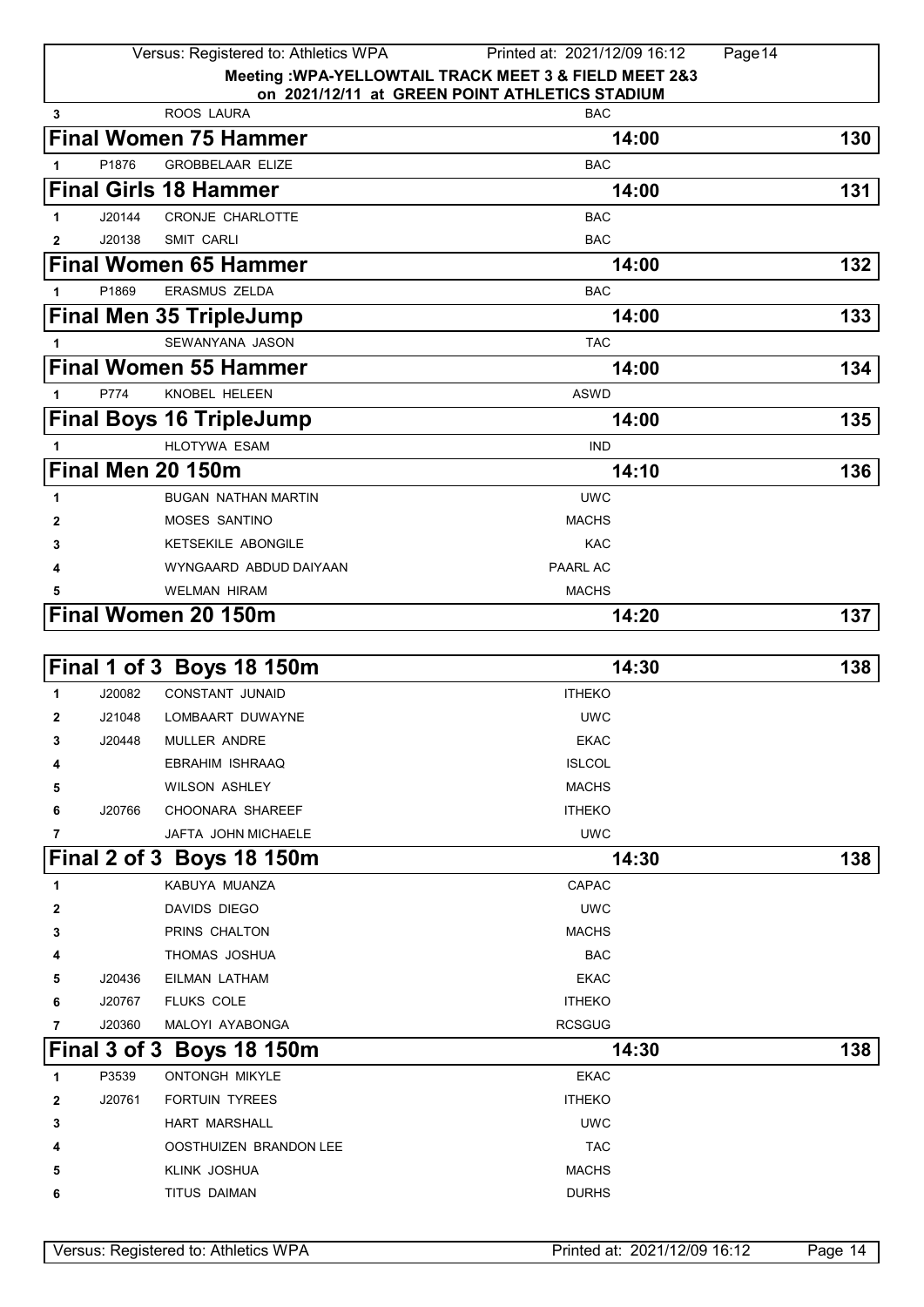|   |        | Versus: Registered to: Athletics WPA | Printed at: 2021/12/09 16:12<br>Page 15                 |         |
|---|--------|--------------------------------------|---------------------------------------------------------|---------|
|   |        |                                      | Meeting : WPA-YELLOWTAIL TRACK MEET 3 & FIELD MEET 2&3  |         |
|   |        | <b>Final Girls 14 HighJump</b>       | on 2021/12/11 at GREEN POINT ATHLETICS STADIUM<br>14:30 | 139     |
| 1 |        | <b>JACOBS LUZANNE</b>                | <b>WILLPS</b>                                           |         |
| 2 |        | SPOLANDER JORDAN                     | <b>TAC</b>                                              |         |
|   |        | <b>Final Women 45 HighJump</b>       | 14:30                                                   | 140     |
| 1 | P137   | <b>LATEGAN JILL</b>                  | <b>GOODHA</b>                                           |         |
| 2 | P767   | <b>WATSON MARLETT</b>                | ASWD                                                    |         |
|   |        | Final Girls 18 150m                  | 14:40                                                   | 141     |
| 1 |        | <b>BOTHA DANIELLE</b>                | <b>PRLGHS</b>                                           |         |
| 2 |        | <b>GALANT NABEELAH</b>               | <b>ITHEKO</b>                                           |         |
| 3 |        | <b>ISAACS ZO-MELDA</b>               | <b>UWC</b>                                              |         |
| 4 |        | <b>WELMAN LOGAN</b>                  | <b>MACHS</b>                                            |         |
| 5 |        | <b>CUPIDO CASSIDY</b>                | <b>CURDUR</b>                                           |         |
| 6 | J20433 | LOUW CELEST                          | <b>EKAC</b>                                             |         |
|   |        | Final 1 of 2 Boys 16 150m            | 14:50                                                   | 142     |
|   |        |                                      |                                                         |         |
| 1 |        | CARLS COLE                           | <b>DURHS</b>                                            |         |
| 2 |        | <b>BRUINERS RHUWAIDIN ETHAN</b>      | <b>BAC</b>                                              |         |
| 3 | J20389 | PETERSEN KEERACO                     | <b>VAC</b>                                              |         |
| 4 | J20754 | SOLOMONS JADEN                       | <b>ITHEKO</b>                                           |         |
| 5 |        | GILBERT THAYLEN                      | <b>CURDUR</b>                                           |         |
| 6 |        | <b>CLEOPHAS ZAYDE</b>                | <b>DURHS</b>                                            |         |
|   |        | <b>CERES ABDUL QAADIER</b>           | <b>ITHEKO</b>                                           |         |
|   |        | Final 2 of 2 Boys 16 150m            | 14:50                                                   | 142     |
| 1 |        | <b>CORNETT CALEB</b>                 | <b>DURHS</b>                                            |         |
| 2 |        | <b>CUPIDO CHRISTIAN</b>              | <b>CURDUR</b>                                           |         |
| 3 | J20735 | <b>SCHUMANN CONNOR</b>               | <b>RALLIM</b>                                           |         |
| 4 |        | <b>WEIDEMAN AARON</b>                | <b>UWC</b>                                              |         |
| 5 | J20307 | PETERSEN RIYAAZ                      | <b>ITHEKO</b>                                           |         |
| 6 |        | <b>BRUINERS RHUWAILIN NESTA</b>      | <b>BAC</b>                                              |         |
|   |        | Final Girls 16 150m                  | 15:00                                                   | 143     |
| 1 |        | <b>VEROTINE SASKIA</b>               | <b>MACHS</b>                                            |         |
| 2 | J20763 | <b>WELCOME JAMIA</b>                 | <b>ITHEKO</b>                                           |         |
| 3 | J20742 | DU TOIT ANNERI                       | <b>STELHS</b>                                           |         |
| 4 | J20736 | <b>SCHUMANN TAILYN</b>               | <b>MILHS</b>                                            |         |
| 5 |        | <b>KORDOM EMILY</b>                  | <b>TAC</b>                                              |         |
| 6 |        | VAN DEN BERG CARLA                   | <b>JVRHS</b>                                            |         |
|   |        | <b>Final Women 45 Javelin</b>        | 15:00                                                   | 144     |
| 1 | P137   | <b>LATEGAN JILL</b>                  | <b>GOODHA</b>                                           |         |
|   |        | <b>Final Women 60 Javelin</b>        | 15:00                                                   | 145     |
| 1 | P1841  | <b>DRAMAT FARIEDA</b>                | <b>BAC</b>                                              |         |
| 2 | P1842  | DU PLESSIS DELENE                    | <b>BAC</b>                                              |         |
|   |        | <b>Final Women 70 Javelin</b>        | 15:00                                                   | 146     |
| 1 |        | ROOS LEONORA                         | <b>BAC</b>                                              |         |
| 2 | P1870  | DU TOIT ALETTA                       | <b>BAC</b>                                              |         |
| 3 |        | ROOS LAURA                           | <b>BAC</b>                                              |         |
|   |        | <b>Final Women 75 Javelin</b>        | 15:00                                                   | 147     |
| 1 | P1876  | <b>GROBBELAAR ELIZE</b>              | <b>BAC</b>                                              |         |
|   |        | Versus: Registered to: Athletics WPA | Printed at: 2021/12/09 16:12                            | Page 15 |
|   |        |                                      |                                                         |         |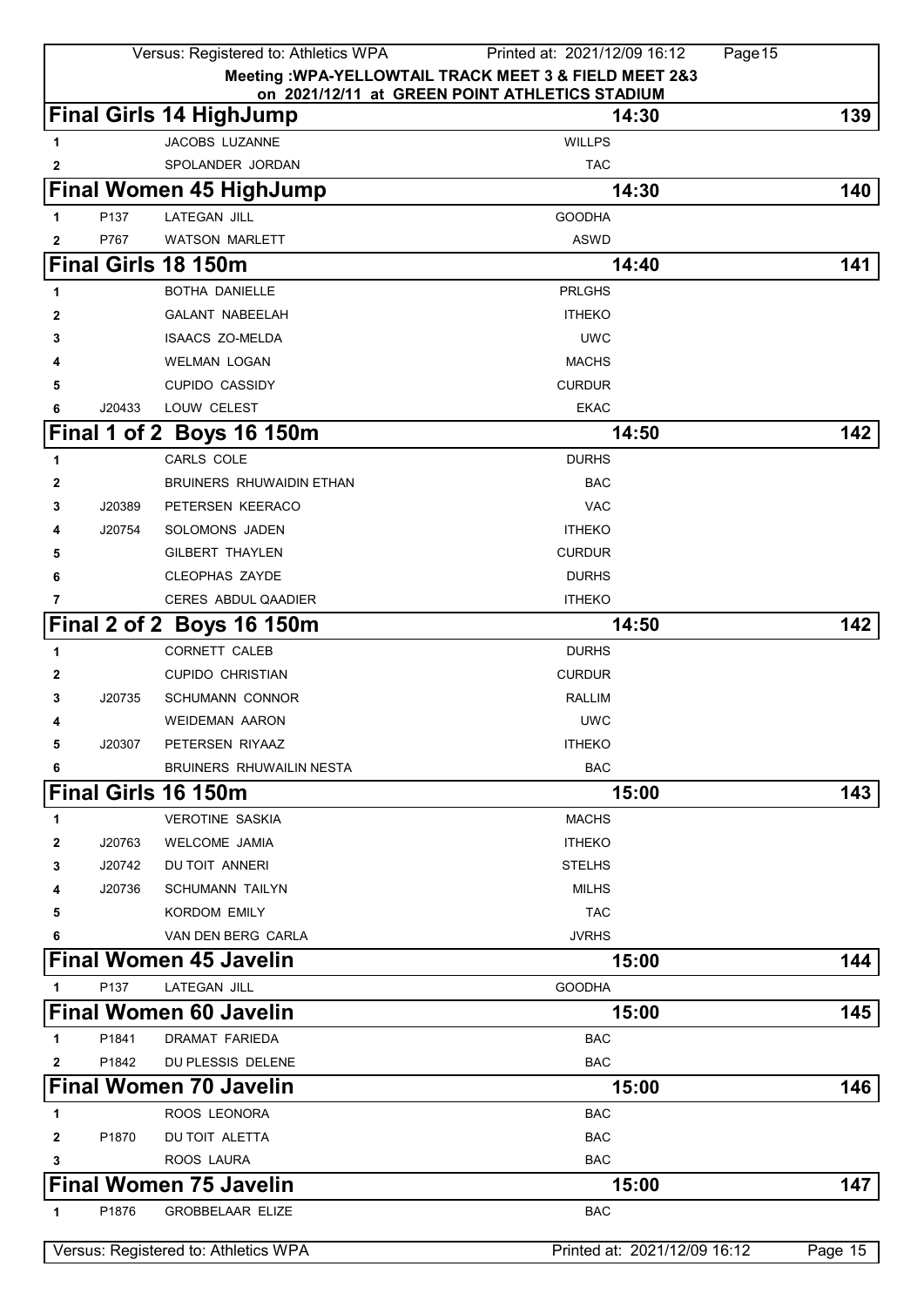|              |                 | Versus: Registered to: Athletics WPA           | Printed at: 2021/12/09 16:12                           |              | Page 16 |
|--------------|-----------------|------------------------------------------------|--------------------------------------------------------|--------------|---------|
|              |                 |                                                | Meeting : WPA-YELLOWTAIL TRACK MEET 3 & FIELD MEET 2&3 |              |         |
|              |                 | <b>Final Women 65 Javelin</b>                  | on 2021/12/11 at GREEN POINT ATHLETICS STADIUM         | 15:00        | 148     |
|              |                 |                                                |                                                        |              |         |
| 1            | P1869           | ERASMUS ZELDA<br><b>Final Women 40 Javelin</b> | <b>BAC</b>                                             |              |         |
|              |                 |                                                |                                                        | 15:00        | 149     |
| 1            |                 | STEYN MARIZA                                   | <b>IND</b>                                             |              |         |
|              |                 | Final Boys 10 150m                             |                                                        | 15:10        | 150     |
| 1            |                 | MAHOKO JUDAH                                   | <b>MERPIN</b>                                          |              |         |
| 2            |                 | VAN STADEN LUKE                                | <b>VRIPS</b>                                           |              |         |
|              |                 | Final Boys 12 150m                             |                                                        | 15:10        | 151     |
| 1            |                 | <b>SAULS CALEB</b>                             | <b>ITHEKO</b>                                          |              |         |
| 2            |                 | THEUNISSEN TYLER                               | <b>TAC</b>                                             |              |         |
| 3            |                 | NGOBENI VUYO                                   | <b>ITHEKO</b>                                          |              |         |
|              |                 | Final Boys 14 150m                             |                                                        | 15:10        | 152     |
| 1            |                 | DE VILLIERS LIAM                               | <b>VRS</b>                                             |              |         |
| 2            |                 | MHLANGA KELVIN                                 | <b>ITHEKO</b>                                          |              |         |
| 3            |                 | <b>FERREIRA HENRICO</b>                        | <b>VRSTR</b>                                           |              |         |
| 4            | J20669          | <b>JORDAAN LAWRENZO</b>                        | <b>RAVAC</b>                                           |              |         |
| 5            | J20765          | <b>WENTZEL JODI</b>                            | <b>ITHEKO</b>                                          |              |         |
|              |                 | Final Girls 10 150m                            |                                                        | 15:20        | 153     |
| 1            |                 | THEUNISSEN TALIA                               | <b>TAC</b>                                             |              |         |
| $\mathbf{2}$ |                 | <b>ADAMSON LAMICAH</b>                         | <b>ITHEKO</b>                                          |              |         |
| 3            |                 | <b>BRINK KATIE</b>                             | <b>DHPS</b>                                            |              |         |
|              |                 | Final Girls 12 150m                            |                                                        | 15:20        | 154     |
| 1            |                 | JORDAAN NOA-BELLE                              | <b>DHPS</b>                                            |              |         |
| 2            |                 | <b>BLESI SIMHLE</b>                            | <b>RCSGUG</b>                                          |              |         |
| 3            |                 | <b>ESTERHUIZEN KELDEAN</b>                     | <b>ITHEKO</b>                                          |              |         |
| 4            |                 | <b>KELLY ANDREA</b>                            | <b>OPTAC</b>                                           |              |         |
| 5            |                 | <b>HENDRICKS RUWEIDA</b>                       | <b>ITHEKO</b>                                          |              |         |
| 6            | J20894          | <b>HENDRICKS LAA IQAH</b>                      | <b>ITHEKO</b>                                          |              |         |
|              |                 | Final Girls 14 150m                            |                                                        | 15:20        | 155     |
| 1            |                 | HARTZENBERG HAIDEE                             | <b>ITHEKO</b>                                          |              |         |
| 2            |                 | <b>UYS EMMA</b>                                | <b>IND</b>                                             |              |         |
| 3            |                 | KOOPMAN TAYGEN                                 | <b>UWC</b>                                             |              |         |
| 4            |                 | JOSEPH LEKESHA                                 | <b>TAC</b>                                             |              |         |
| 5            | J20679          | JOHNSON HAYDEN                                 | <b>RAVAC</b>                                           |              |         |
| 6            | J20198          | MILLER-BAKE ARIANNA                            | <b>BAC</b>                                             |              |         |
| 7            |                 | <b>DAVIDS LEIGH</b>                            | <b>UWC</b>                                             |              |         |
|              |                 | <b>Final Boys 16 Hammer</b>                    |                                                        | 5kg<br>15:30 | 156     |
| 1            |                 | VAN DYK HAYDEN                                 | PRLVAL                                                 |              |         |
| 2            |                 | DOWNING JORDAN                                 | PRLVAL                                                 |              |         |
| 3            | J3099           | <b>HICKMAN ZAK</b>                             | <b>PRGIM</b>                                           |              |         |
| 4            |                 | <b>TOSI RENATO</b>                             | PRLVAL                                                 |              |         |
|              |                 | <b>Final Men 20 Hammer</b>                     |                                                        | 15:30        | 157     |
| 1            | P <sub>22</sub> | SMIT CHRISTOPHER                               | <b>STRAND</b>                                          |              |         |
|              |                 | <b>Final Men 35 Hammer</b>                     |                                                        | 15:30        | 158     |
| 1            | P232            | WIENER SHUKRI                                  | <b>PINEAC</b>                                          |              |         |
|              |                 |                                                |                                                        |              |         |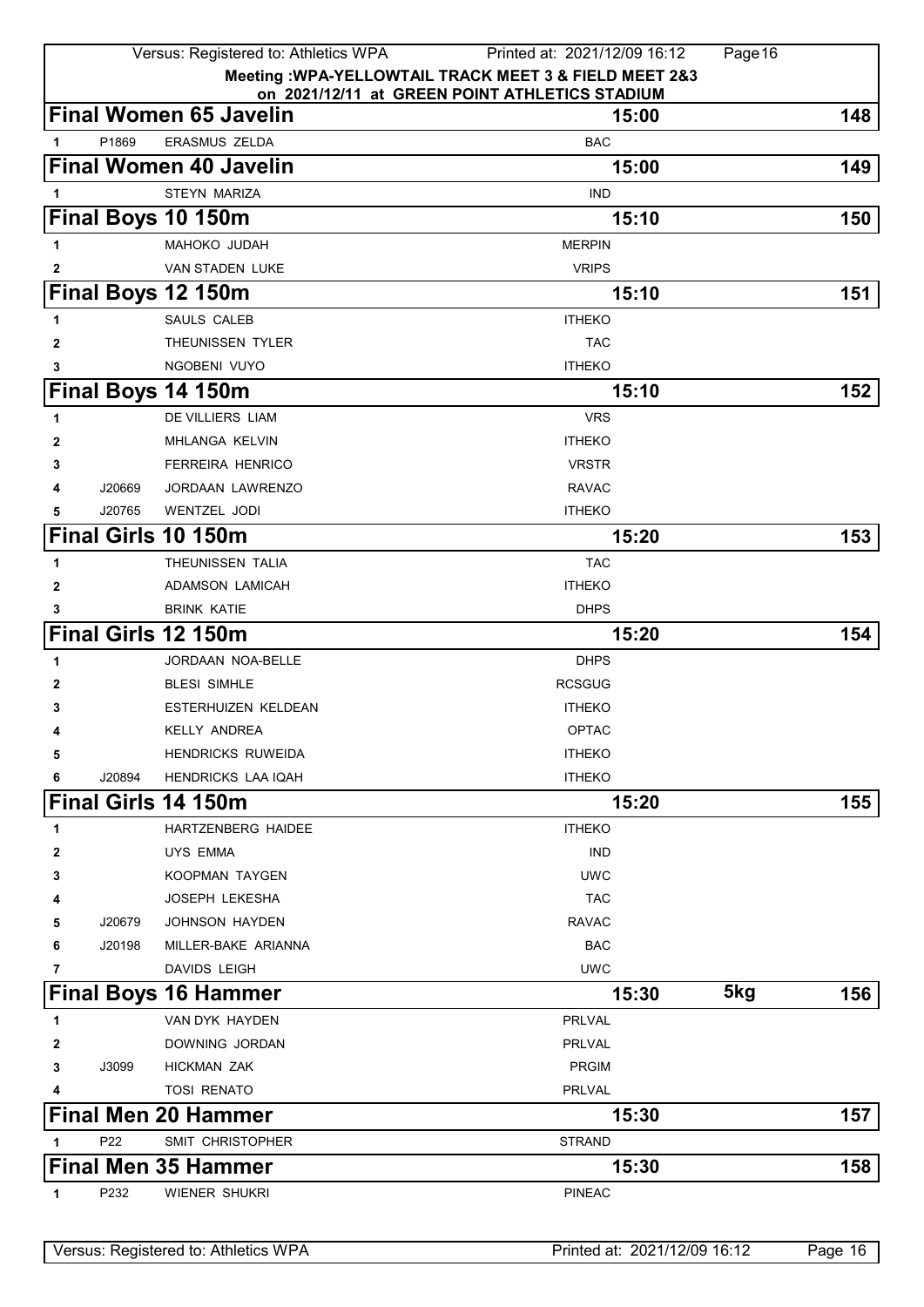|   |        | Versus: Registered to: Athletics WPA  | Page 17<br>Printed at: 2021/12/09 16:12                 |     |
|---|--------|---------------------------------------|---------------------------------------------------------|-----|
|   |        |                                       | Meeting : WPA-YELLOWTAIL TRACK MEET 3 & FIELD MEET 2&3  |     |
|   |        | <b>Final Men 60 Hammer</b>            | on 2021/12/11 at GREEN POINT ATHLETICS STADIUM<br>15:30 | 159 |
| 1 | P1860  | <b>LAMARA ZAIN</b>                    | <b>BAC</b>                                              |     |
|   |        | <b>Final Men 70 Hammer</b>            | 15:30                                                   | 160 |
| 1 | P1843  | <b>HOUGH NORMAN</b>                   | <b>BAC</b>                                              |     |
| 2 | P1868  | <b>ERASMUS NICK</b>                   | <b>BAC</b>                                              |     |
|   |        | Final Men 70 150m                     | 15:30                                                   | 161 |
| 1 | P772   | <b>CLEOPHAS HENRY</b>                 | <b>NDBANK</b>                                           |     |
|   |        | <b>Final Boys 18 Hammer</b>           | 15:30                                                   | 162 |
| 1 | J20158 | LOUW CHARL                            | <b>BAC</b>                                              |     |
|   |        | <b>Final Men 25 Hammer</b>            | 15:30                                                   | 163 |
| 1 | P1850  | OLIVIER JAUNU                         | <b>BAC</b>                                              |     |
| 2 | P1048  | FRECHOU RENALDO                       | PAARL AC                                                |     |
|   |        | Final Women 40 150m                   | 15:40                                                   | 164 |
|   |        |                                       |                                                         |     |
|   |        | Final Women 65 150m                   | 15:40                                                   | 165 |
|   |        |                                       |                                                         |     |
|   |        | Final Women 85 150m                   | 15:40                                                   | 166 |
|   |        |                                       |                                                         |     |
|   |        | <b>Final Women MixAge 150m</b>        | 15:40                                                   | 167 |
| 1 | P2167  | RIVIERA JOY                           | <b>SPARHA</b>                                           |     |
| 2 | P1085  | JOHNSON MAGDELENE                     | <b>TAC</b>                                              |     |
| 3 | J20683 | MCKENZIE LOGAN                        | <b>RAVAC</b>                                            |     |
| 4 |        | POTGIETER SORETHA                     | <b>IND</b>                                              |     |
|   |        | <b>Final Men 20 TripleJump</b>        | 16:00                                                   | 168 |
| 1 |        | <b>CLOETE MATTHEW</b>                 | <b>TAC</b>                                              |     |
|   |        | <b>Final Men 25 TripleJump</b>        | 16:00                                                   | 169 |
|   | P4194  | MANASSE MIKHAIL                       | <b>ULTRA</b>                                            |     |
|   |        | <b>Final Men 25 8,4,2,2-00m Relay</b> | 16:00                                                   | 170 |
|   |        |                                       |                                                         |     |
|   |        | Final Women 25 8,4,2,2-00m Relay      | 16:15                                                   | 171 |
|   |        |                                       |                                                         |     |
|   |        | Final Men 25 100m                     | 17:00                                                   | 172 |
| 1 |        | SEKEILWE UNION                        | <b>MATIES</b>                                           |     |
| 2 |        | <b>RUITERS CURT</b>                   | <b>TAC</b>                                              |     |
| 3 | P1604  | TUIS NATHI                            | <b>CPUT</b>                                             |     |
| 4 |        | VAN GRAAN WAYNAND                     | <b>MATIES</b>                                           |     |
| 5 | P1599  | <b>BANGANI SIBABALWE</b>              | <b>CPUT</b>                                             |     |
|   |        | Final Women 25 100m                   | 17:00                                                   | 173 |
| 1 |        | SHWARTZS MIEKE                        | <b>MATIES</b>                                           |     |
|   |        | Final Girls 10 100m                   | 17:00                                                   | 174 |
|   |        |                                       |                                                         |     |
|   |        | Final Boys 10 100m                    | 17:00                                                   | 175 |